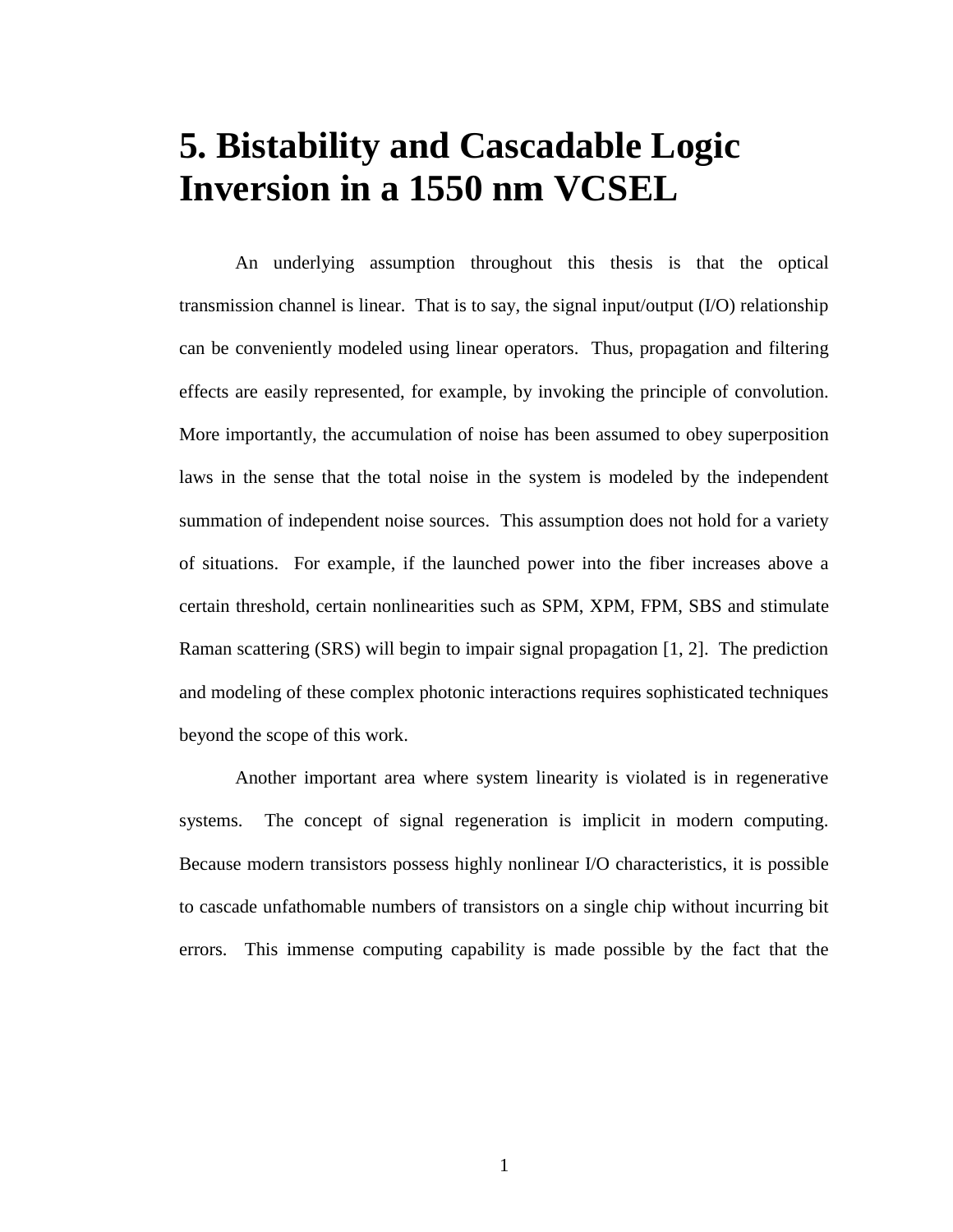transistors inhibit electrical noise accumulation through the process of signal regeneration. Therefore, the nonlinear response of the system to noise guarantees error-free operation for the entire lifetime of the chip [3]. Because optics cannot provide commensurate processing power, it is no wonder that the processing core of modern optical networks continues to reside in the OEO network nodes where electronic hardware provides all necessary routing intelligence.

These facts motivate several important questions: Is it possible to circumvent *electronic* signal processing in optical data networks and replace it with *optical* signal processing? Can the intelligence of the network reside in the optical domain? Which technologies, if any, provide the necessary regenerative aspects of digital computing such that all optical signal processing can be realized? Although the inevitable progress of photonics technology promises that optical information processing (OIP) will one day replace the costly and burdensome electronics in optical networks, the means by which to make this possible is yet unclear.

In this chapter, it is demonstrated that 1550 nm VCSEL technology may be a promising candidate for future OIP systems. While VCSEL technology has been extensively studied previously for OIP applications in the 850 nm wavelength band, the work in this chapter describes recent advancements in 1550 nm VCSEL OIP technology. The nonlinear characteristics of 1550 nm VCSELs are studied and novel nonlinear responses are measured for the first time. The nonlinear behavior of the device is then utilized to build a fully cascadable all optical inverter. These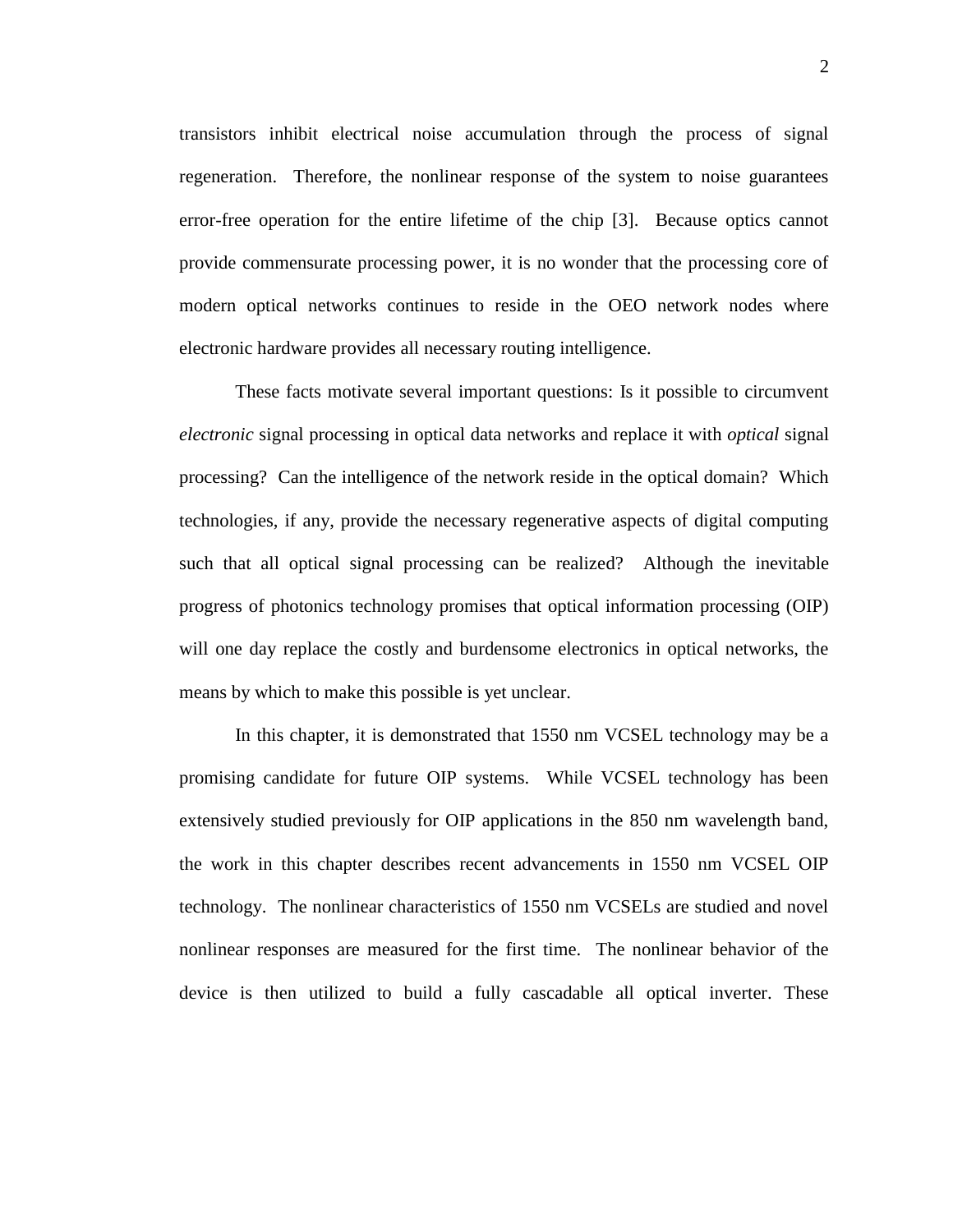experimental demonstrations represent the first major steps in the devlopment of 1550 nm VCSEL technology for OIP applications.

## **5.1 Bistability in 1550 nm VCSELs**

### **5.1.1 Introduction**

 $\overline{a}$ 

All-optical Boolean logic has been a heavily researched topic for several decades due to its potential impact in OIP including areas such as optical signal processing (OSP), optical computing, and optical packet switching [4-6]. Although a multitude of techniques exist which achieve OIP including XGM and XPM in semiconductor optical amplifiers (SOA) [7], four wave mixing (FWM) in highly nonlinear fiber [8], intensity bistability in Fabry-Perot laser amplifiers (FPLA) [9, 10] and polarization bistability in VCSEL [11], no clear technology candidate has emerged for large-scale OIP because of shortcomings in terms of speed, power, size, large scale integrability and cost of logic elements. Over recent years, intensity bistable VCSOAs<sup>1</sup> have received interest for applications in OSP at 850 nm [12-16]. Owing to their gain and highly nonlinear resonant structure, 850 nm VCSOAs have been shown to achieve critical functionalities such as re-amplification and reshaping (2R) [13], optical inversion [17], self-sustained ring oscillation [18] and optical flipflop [19, 20] Most importantly, as a mature technology platform, 850 nm VCSOAs offer an excellent tradeoff in terms of speed, power, size, integrability, and cost. Contrastingly, work in 1550 nm VCSOAs is still nascent as a result of the greater

 $<sup>1</sup>$  A VCSOA is a VCSEL which is biased below threshold in order to be used as a resonant optical</sup> amplifier.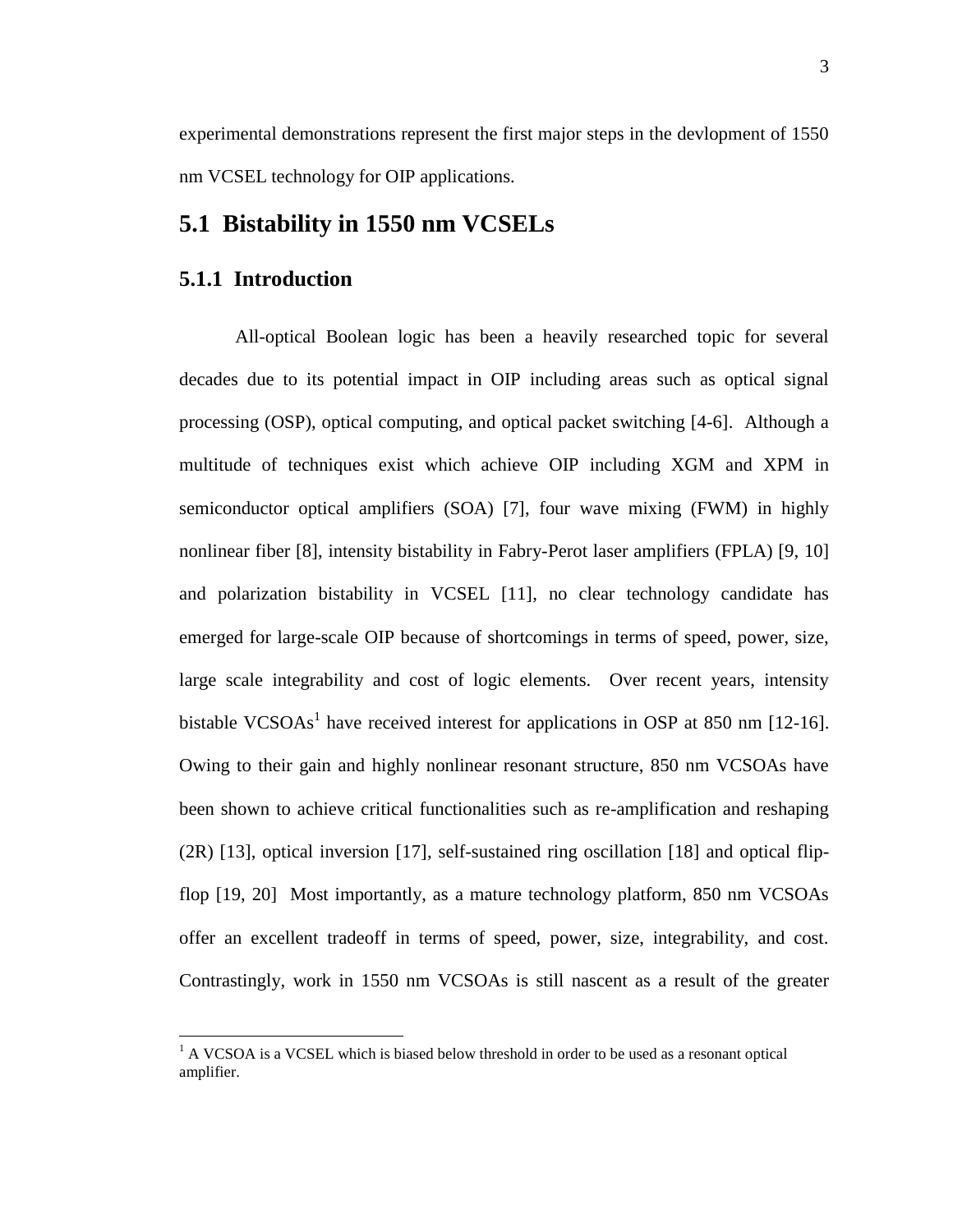difficulty in fabricating 1550 nm VCSELs. Nevertheless, VCSEL/VCSOA research is ongoing in the telecom band for its potential economic impact [21]*.*

Recently, Hurtado *et al*. [22] observed optical bistability in 1550 nm VCSOAs. The operating conditions necessary to achieve bistable switching were stringent with large switching power of 150  $\mu$ W for counterclockwise and 600  $\mu$ W for clockwise bistability. The narrow operating range is explained, among other factors, by the large insertion loss (20 dB) suffered when coupling into and out of the device. In order to compete with alternative technologies and to justify the use of bistable VCSOAs in commercial telecom applications, the switching power must be reduced. In this section, optical bistability is experimentally observed using commercially available, fiber pigtailed 1550 nm VCSOAs with switching powers as low as  $2 \mu W$ , two orders of magnitude smaller than previously reported and comparable to that of 850 nm devices. Moreover, it is observed for the first that VCSOAs exhibit *all three* types of bistability: counterclockwise, clockwise, and butterfly. A physically intuitive explanation for the existence of the various forms of bistablity in reflection mode VCSOAs is developed. All three types of bistability are observed experimentally by changing either the current bias of the device or the injected wavelength into the device. It is found that optical bistability is readily achievable for a wide range of bias currents and wavelength detuning. These results help substantiate the claim that VCSOAs can be a key technology for future OIP applications at 1550 nm.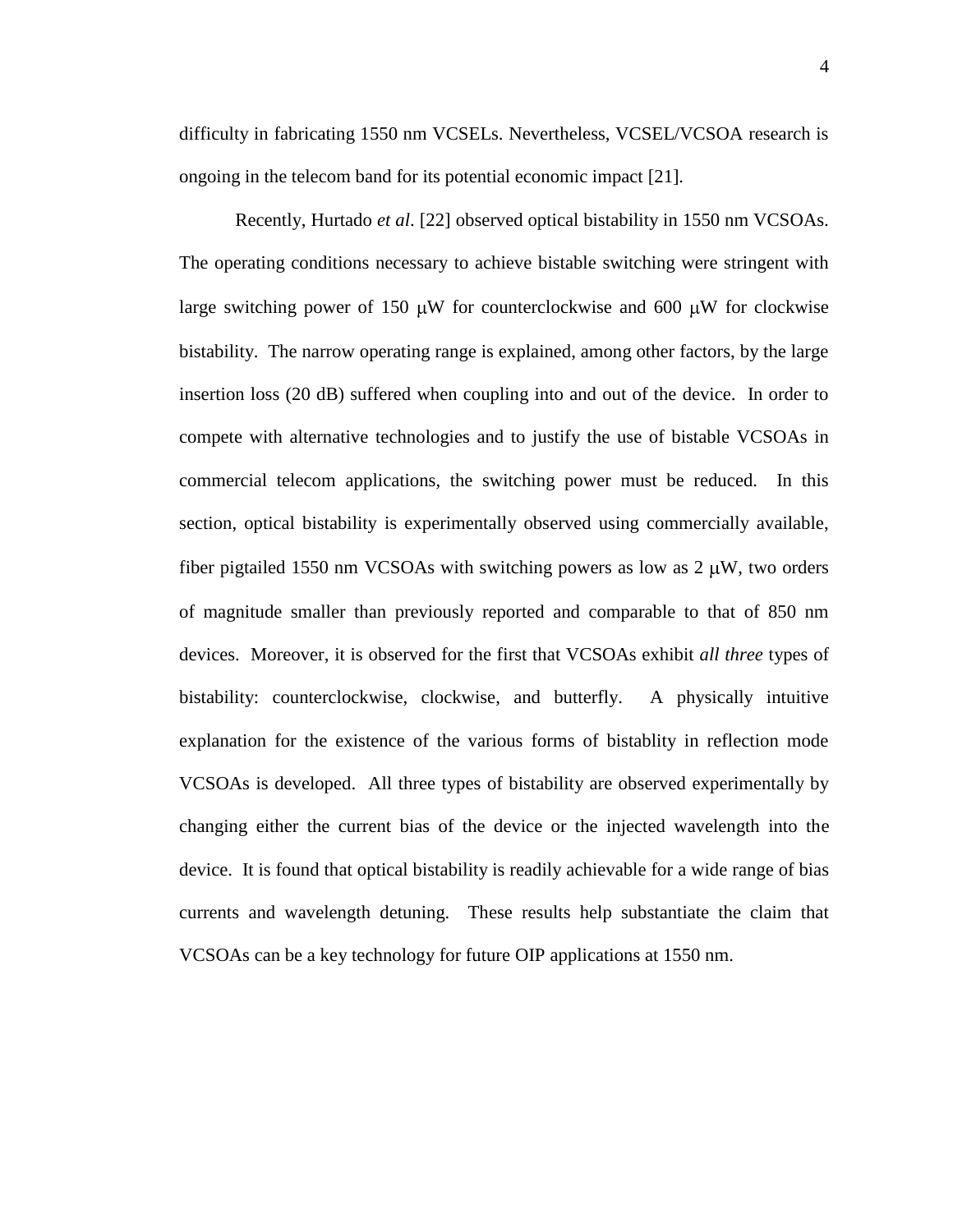### **5.1.2 Theory**

Optical bistability is the ability of a device to operate in two stable states, depending on the input history. When light is injected into the active resonant cavity carriers are consumed, resulting in gain through the process of stimulated emission. The accompanying drop in the carrier concentration leads to an increase in the refractive index of the cavity. This refractive index change, in turn, leads to a red-shift in the peak resonant wavelength of the cavity. When the injected light is detuned toward the long wavelength side of the gain window, carrier depletion shifts the cavity resonance toward the injected wavelength causing positive feedback. The combination of this dispersive non-linearity and gain saturation within the cavity leads to a counterclockwise bistability in the *transmitted* intensity [6]*.*

Whereas *transmission mode* devices only exhibit counterclockwise bistability, it has been known for some time that dispersive bistable laser diodes operated in *reflection mode* also exhibit two additional forms of bistability known as butterfly and clockwise bistability [4, 10]. *Butterfly and clockwise bistability are manifested through the careful balance between the incoming and outgoing intensities in the laser amplifier cavity* [4, 9, 10, 22, 23].

 Physical insight into the existence of butterfly and clockwise bistability is gained when one considers that, in steady state, incoming and outgoing intensities must equate [9] as described by:

$$
I_{ref} = I_{in} + gL \cdot I_{av} - I_{trans}.
$$
\n
$$
(5.1)
$$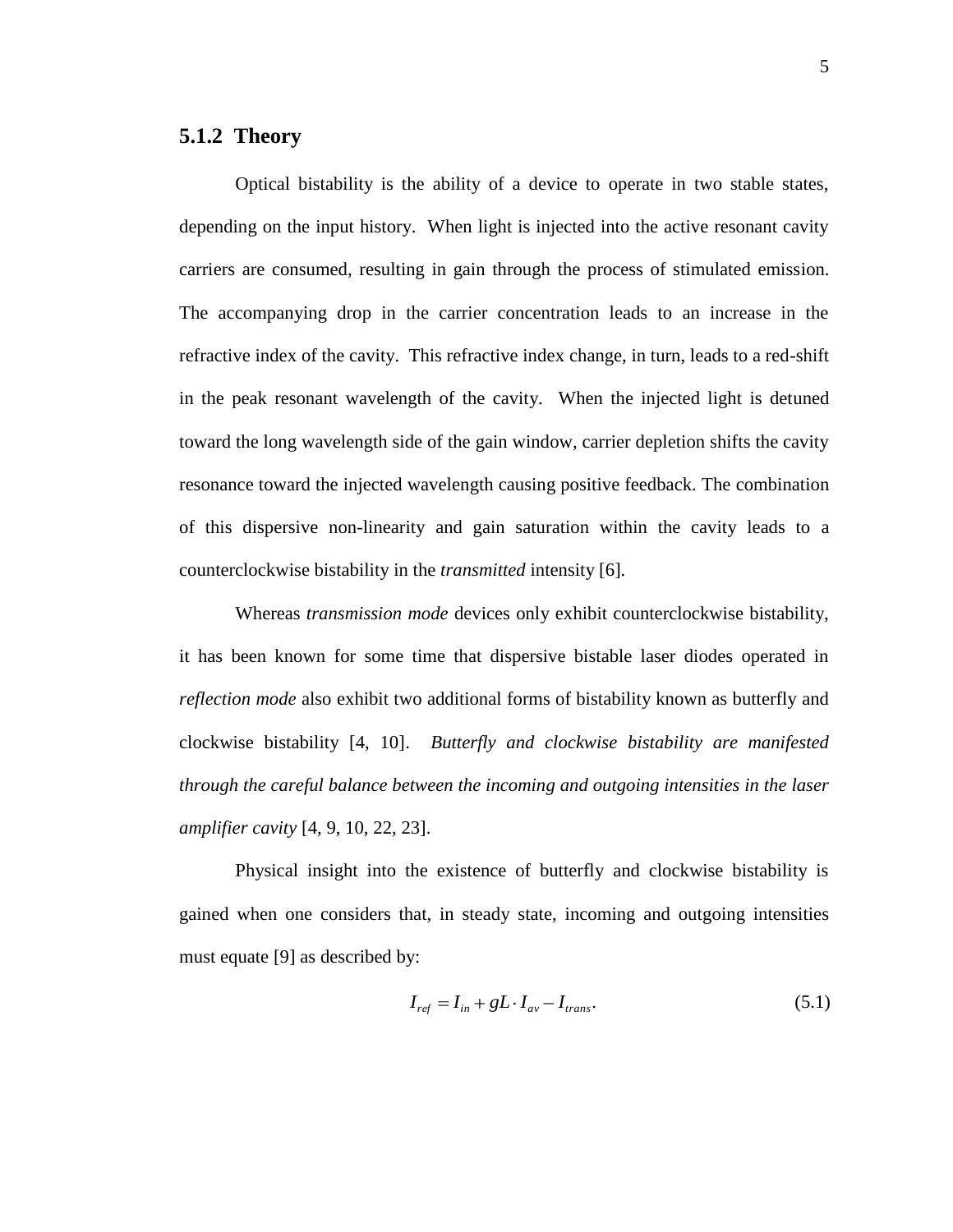here  $I_{in}$  is the input intensity,  $I_{av}$  is the average intensity inside the cavity, gL is the single pass gain, and  $I_{trans}$  is the transmitted intensity. Effectively, the total intensity outside the cavity through  $I_{ref}$  and  $I_{trans}$  must equal the total intensity inside the cavity  $(I_{in}$  and  $gL*I_{av}$ ). As stated above, dispersive nonlinearity and gain saturation always combine to cause counterclockwise bistability for I<sub>trans</sub>. Since I<sub>in</sub> is a linear term, the behavior of I<sub>ref</sub> can ultimately be understood by determining  $gL*I_{av}$  and solving (5.1).

Solutions to  $(5.1)$  are illustrated in Fig. 5.1 to demonstrate how both counterclockwise and clockwise bistability can arise by making the simple assumption that  $gL*I_{av}$  exhibits counterclockwise bistability. Physical insight into this complex balancing of the terms in (5.1) can be garnered when one considers two extremes of operation: first when the current bias is high (e.g.  $\sim$ 99% of threshold) and the wavelength detuning is small and second when current bias is reduced (e.g. ~90% of threshold) and wavelength detuning is large. As depicted by the solid lines in Fig. 5.1, at high values of bias and low values of detuning, the second term in (5.1) dominates due to larger gain, and the reflected intensity, I<sub>ref</sub>, mimics the S shaped counterclockwise solution of  $gL*I_{av}$ . As the bias is reduced and the detuning is increased (depicted by the dotted lines), the bistable functional form of  $I_{trans}$  grows larger than  $gL*I_{av}$  due to reduced gain and thus begins to dominate the right side of (5.1). By summing the S-shaped  $I_{trans}$  and  $gL*I_{av}$  terms and the linear  $I_{in}$  term, Fig. 5.1 shows that  $I_{ref}$  results in a clockwise hysteresis loop (dashed black curve). During the transition region between counterclockwise and clockwise bistability, when  $gL*I_{av}$  and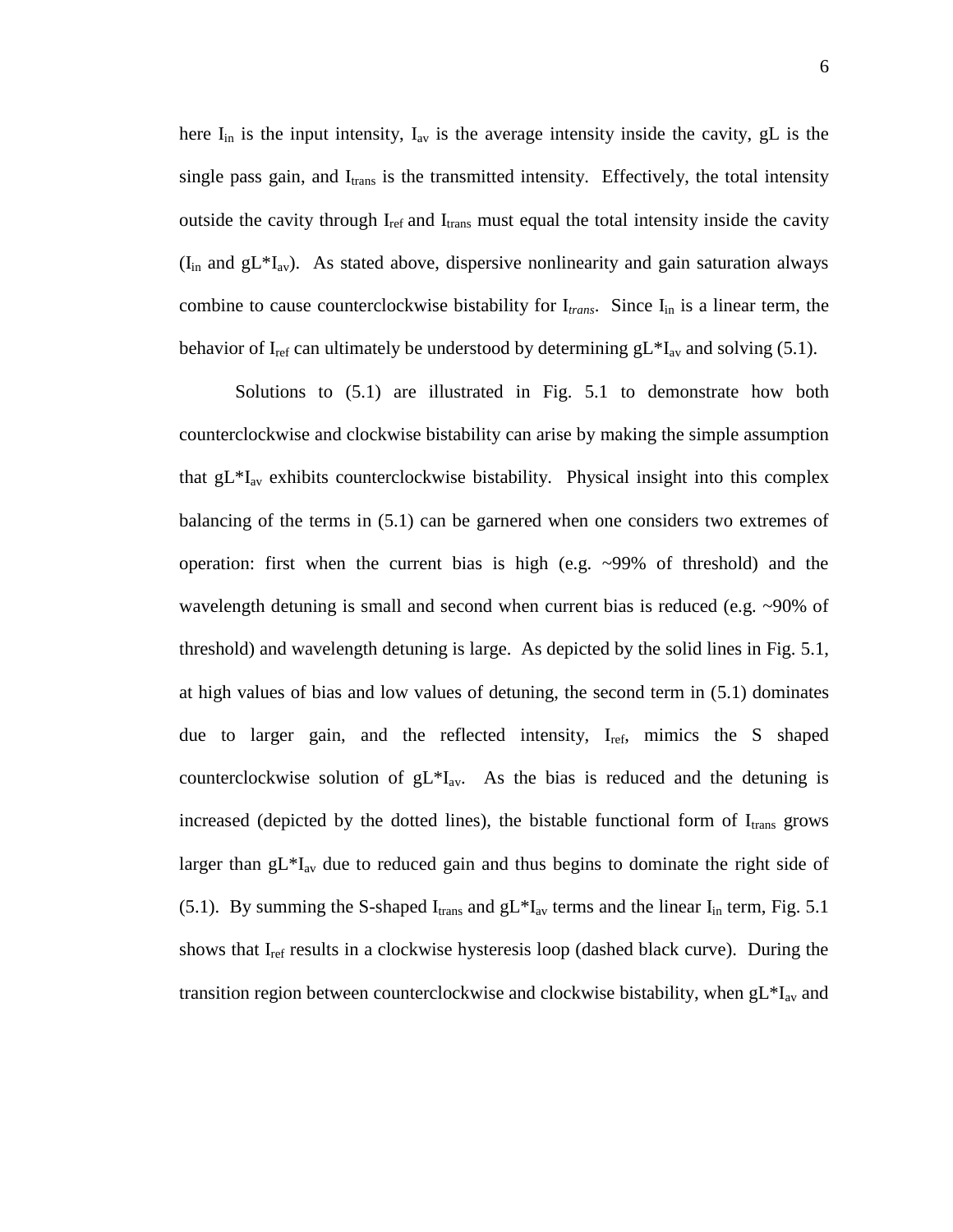

**Fig. 5.1. Illustration of (5.1) explaining the existence of clockwise bistability in reflection mode VCSOAs. Solid curves represent higher bias-lower detuning case which generates counterclockwise hysteresis in Iref. Dotted curves represent lower bias-higher detuning case which generates clockwise hysteresis in Iref. The transition between these two regimes generates butterfly hysteresis.** 

 $I_{trans}$  are of comparable magnitude,  $I_{ref}$  exhibits butterfly bistability in which both discontinuous transitions fall from higher to lower powers.

It is worth noting that while  $I_{trans}$  will always exhibit counterclockwise bistability though the effects of dispersive nonlinearity and gain saturation, it is not generally true that  $gL*I_{av}$  is always counterclockwise bistable. As was shown in [23],  $gL*I_{av}$  can also exhibit butterfly and clockwise bistability (see Fig. 5 in [23]). Nevertheless, this fact does not distract from the physical interpretation above that it is the careful balancing of (5.1) which yields the complex bistability curves observed in the reflected intensity.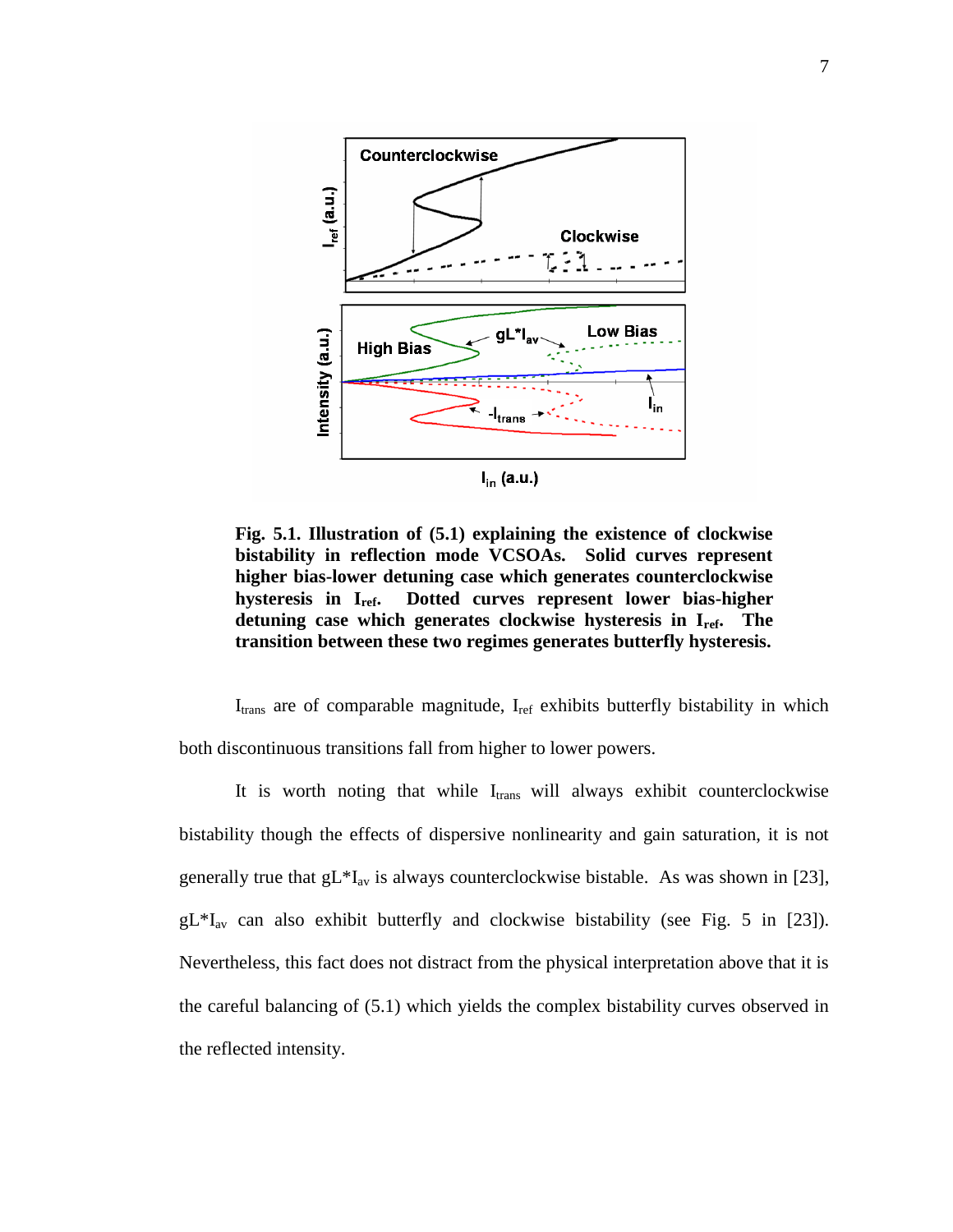

**Fig. 5.2. Experimental Setup to study bistabilty in 1550 nm VCSOA.**

#### **5.1.3 Experimental Setup**

The fiber-coupled experimental setup used to study the bistable switching properties of our 1550 nm devices is shown in Fig. 5.2. A single mode 1550 nm fiber pigtailed VCSEL from Raycan (Korea) was used for the demonstration. The VCSEL had a threshold current,  $I_{th}$ , of 1.99 mA, a peak gain of about 11 dB for an optical input of 1 μW at a wavelength of 1542.290 nm on the stronger gain axis, and a peak gain of about 7 dB for the weaker gain axis for an input of 1  $\mu$ W and a wavelength of 1542.830 nm. The gain windows were approximately 8 GHz wide for an input of 1 μW and around 12 GHz wide for an input of 10 μW. This intensity dependent gain window bandwidth is consistent with previous work with 850 nm VCSOAs [13, 16].

Tunable laser light is first intensity modulated using a MZM driven by a 50 kHz sawtooth wave. This allows for real-time plotting of the I/O characteristics of the VCSOA by using the processing functionalities of the digital communication analyzer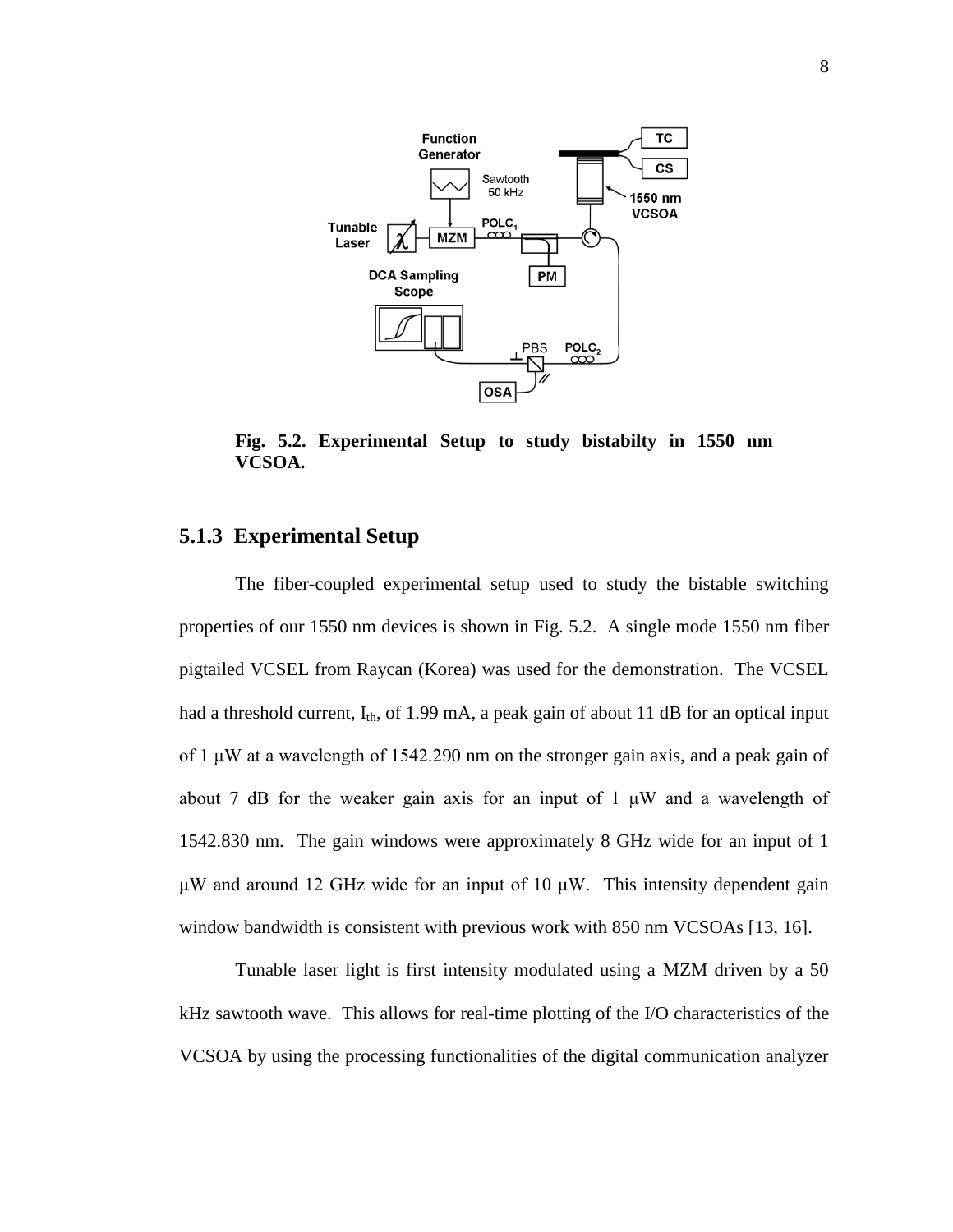(DCA) sampling scope. After the MZM, the injected light is aligned in polarization to the strong gain axis of the VCSOA via a  $POLC<sub>1</sub>$ . The light is then injected into a fiber coupled 1550 nm VCSOA via a circulator. The VCSOA output is passed back through the circulator and then through  $POLC<sub>2</sub>$  and a PBS. The PBS helps facilitate polarization alignment to the stronger gain axis of the VCSOA and rejects the ASE in the polarization orthogonal to the signal. The I/O are plotted on the sampling scope. The current source (CS), temperature controller (TC), power meter and OSA are used to carefully control and monitor VCSOA bias current, Ibias, temperature, input optical power and polarization alignment, respectively.

#### **5.1.4 Results**

As described above, Fabry-Perot bistability theory predicts that, for a given bias current, counterclockwise bistability will onset first as the input wavelength is red-shifted with respect to the amplifiers peak resonant wavelength. Upon further detuning, the I/O characteristics will transition to butterfly and then clockwise bistability. Experimental observation of this transition can be seen Fig. 5.3. Clearly, at larger detuning butterfly and clockwise bistability can be obtained at the expense of higher switching powers and wider hysteresis windows.

In a similar fashion, the transition between all three bistable regimes can be observed if the wavelength detuning is kept constant and the bias current is swept as shown in Fig. 5.4. Physically, as the bias current is decreased, the resonant peak of the amplifier blue shifts. This effectively causes the wavelength detuning to increase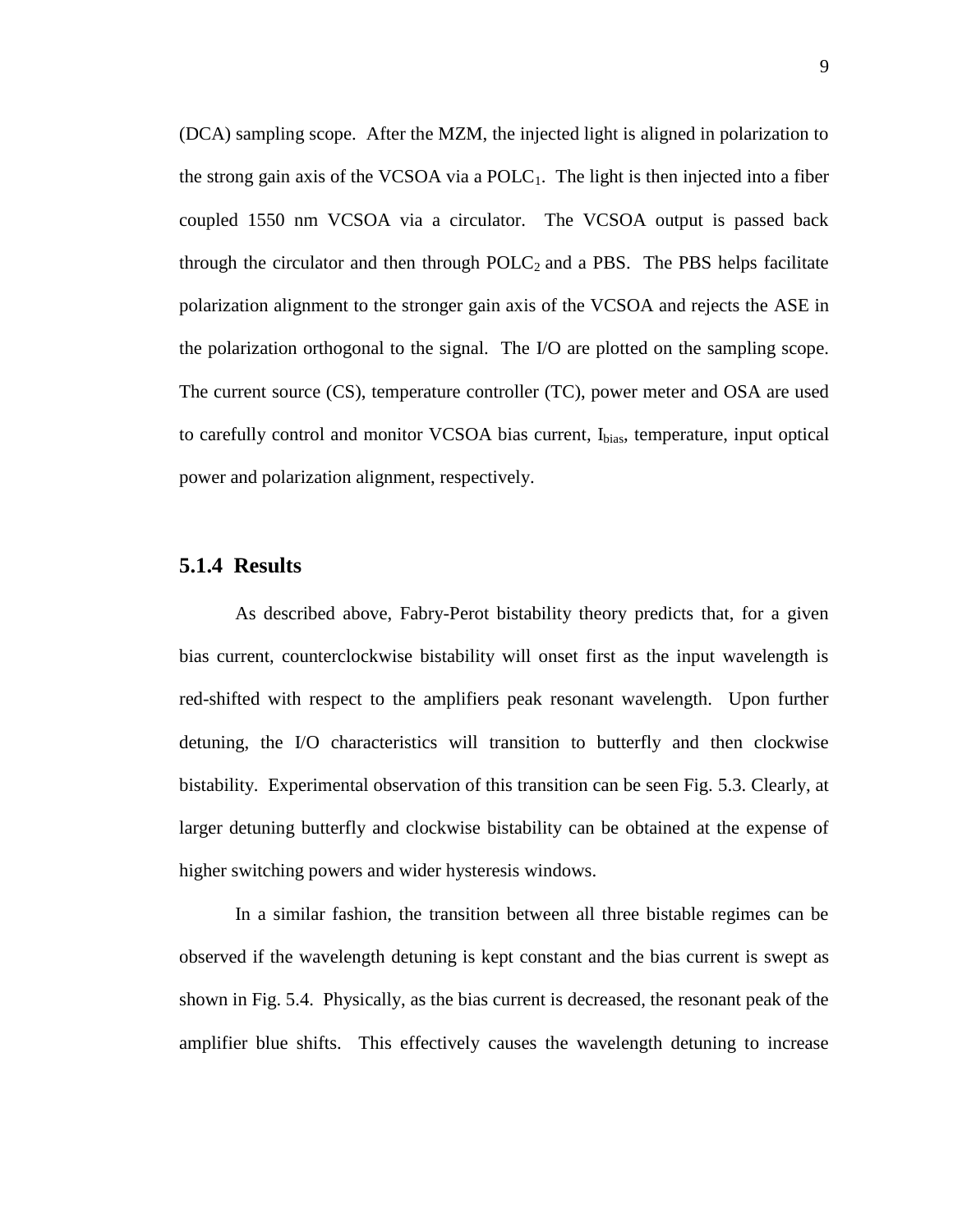thereby resulting in butterfly and clockwise bistability. Consistent with Fig. 5.3, Fig. 5.4 shows that counterclockwise bistability has the lowest switching powers and narrowest hysteresis windows.

 Since it is desirable in signal processing applications to have minimal power dissipation per gate, the next step is to find the minimum bistable switching power achievable in our device. In Fig. 5.5, counterclockwise bistability is plotted as a function of wavelength detuning for a fixed bias current of  $0.99*I_{th}$ . Again, as the detuning is swept towards longer wavelengths, the bistable switching power shifts towards higher values and the overall widths of the hysteresis windows increases. Most importantly, it is found that a minimum switching power of  $2 \mu W$  can be obtained for a wavelength detuning of 27 pm. This minimum power is limited mainly by the internal noise floor of



**Fig. 5.3. All three types of bistability in a 1550 nm VCSOA for constant Ibias = 0.96\*Ith. Wavelength detuning is swept towards longer wavelengths. A is for no bistability. B is counterclockwise bistability. C is butterfly bistability. D is clockwise bistability.**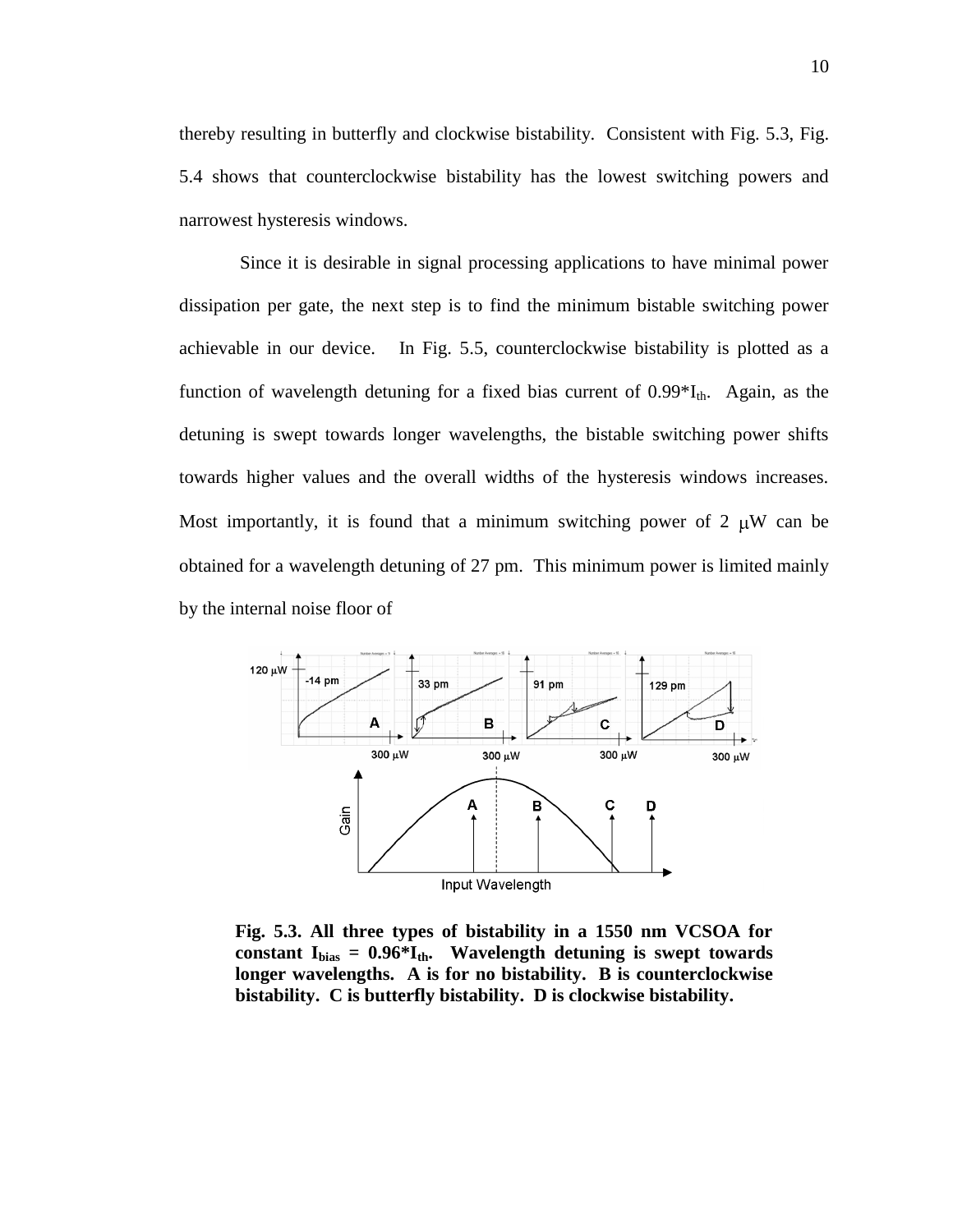

**Fig. 5.4. All three types of bistability for constant wavelength 1542.354 nm . Ith is swept. 99% Ibias shows counterclockwise bistability. 94% Ith shows butterfly bistability. 91% Ith shows clockwise bistability.** 

the DCA detector and may be an overly conservative value. Compared to previously published results on 1550 nm VCSOA [22],  $2 \mu W$  represents a two order of magnitude improvement in minimum possible switching power. This improvement is mainly attributed to the fact that the fiber pigtailed VCSOA has significantly better I/O coupling compared to the free space coupling losses present in previous studies. It is estimated that the coupling losses are about 3 dB, yielding a 17 dB improvement over that used in [22]. For this reason, it is evident that sound packaging and integration methods must be developed to minimize I/O coupling losses for future VCSOA-based OIP. This demonstrated  $\mu$ W level switching is readily achievable and represents an important advantage of VCSOAs over traveling wave SOA optical logic technologies based on XGM and XPM [7].

It was recently shown that polarization bistability in VCSELs can achieve switching powers on the order of 100 nW [11] for a 100 MHz switching frequency.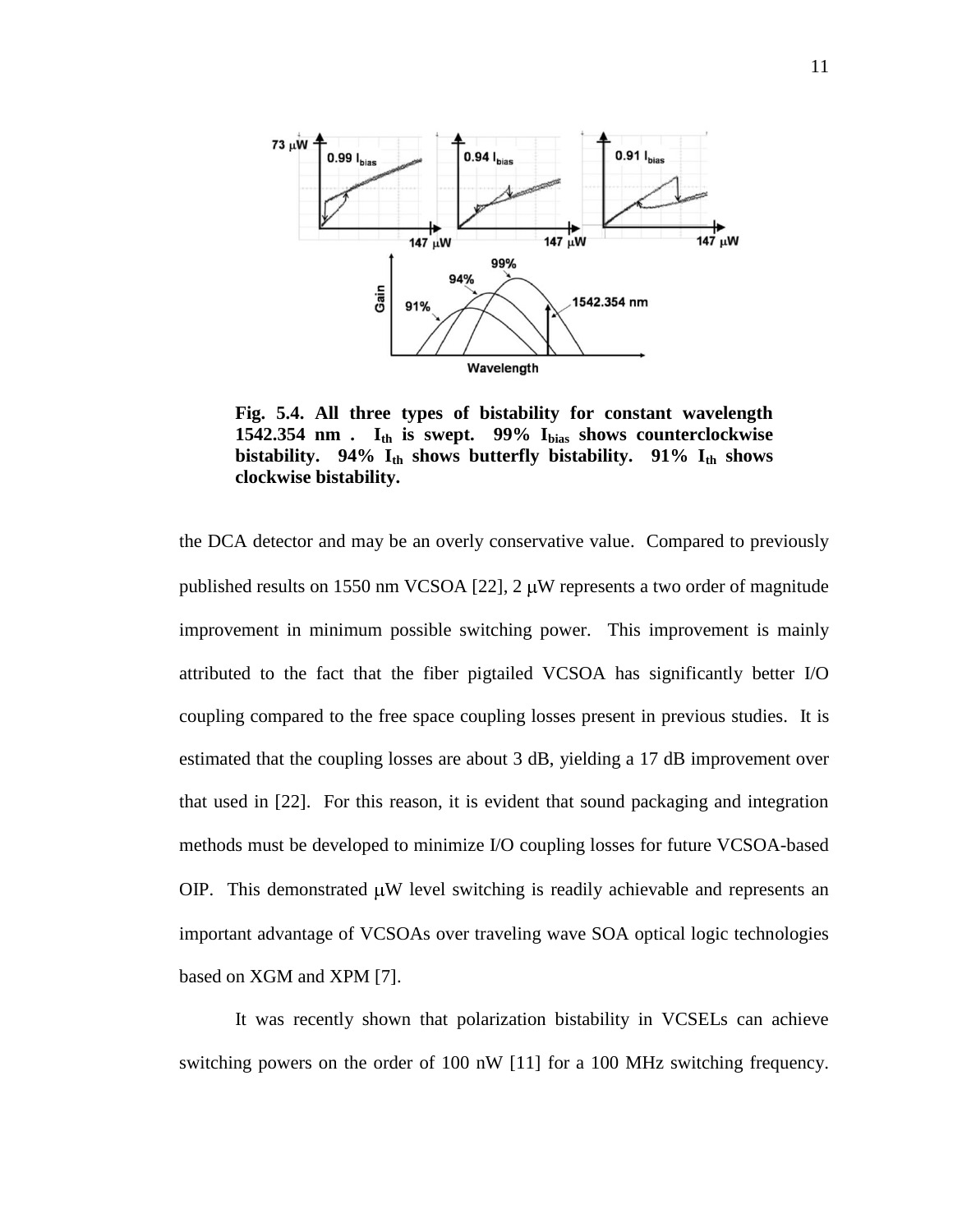While such a low switching power is advantageous, it was also shown that the required switching power increased with increasing switching frequency  $({\sim}80 \mu W)$ peak power for 10 GHz) owing to the narrow sensitivity region of the wavelength detuning characteristics [11]. Since polarization bistabilty is also known to be susceptible to self-heating effects [24, 25], it can be argued that dispersive bistability in VCSOAs may offer a viable alternative for OIP applications. Furthermore, it is believed that a future optimization of the VCSOA device structure may further reduce the switching power to sub- $\mu$ W levels.

 In terms of the bistable sensitivity of our devices to operating conditions, it is found that all three forms of bistability manifest over an extremely wide range of bias currents and wavelength detuning, limited primarily by the available power in the experimental setup. This contrasts with previously reported results which showed a relatively small range of operating conditions to achieve bistable switching [22]. As it is shown in Figs. 5.5-5.7, all three forms of bistability exist over tens of pm of detuning. Moreover, the results in [22] showed very narrow hysteresis windows. This improvement is attributed to the improved coupling efficiency of these fiber pigtailed devices. Additional modeling using the technique described in [12] also indicates that the existence of bistability in VCSOAs in critically dependent on device properties such as top/bottom mirror reflectivity, linewidth enhancement factor, cavity confinement and overall gain. These factors may further explain why the tested devices exhibit much stronger bistability. The measurements show counterclockwise bistability visible from 83%  $I_{th}$  to 122%  $I_{th}$ , butterfly bistability from 81%  $I_{th}$  to 114%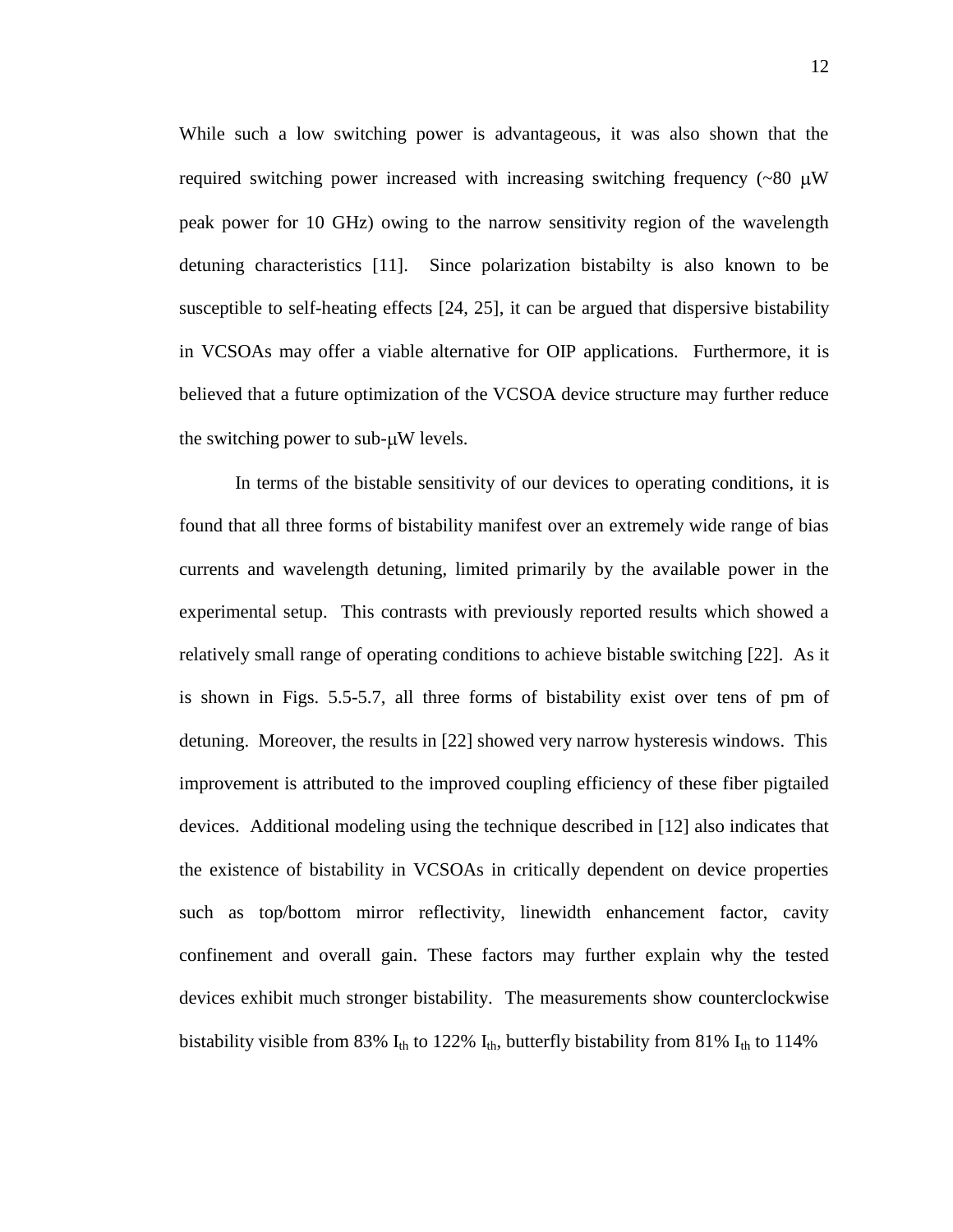

**Fig. 5.5. Counterclockwise Bistability for 0.99\*Ith.**



**Fig. 5.6. Butterfly Bistability for 0.99\*Ith.**



**Fig. 5.7. Clockwise Bistability for 0.89\*Ith.**

 $I_{th}$ , and clockwise bistability from 66%  $I_{th}$  to 108%  $I_{th}$  where the upper end of the bistability for clockwise and butterfly bistability is limited by the available input power of the setup. Hysteresis windows as large as 119  $\mu$ W (54-173  $\mu$ W) for counterclockwise and 164  $\mu$ W (89-253  $\mu$ W) for clockwise bistability are also observed, limited only by the available input power of the system. The robustness and flexibility of these devices to exhibit bistable behavior over a wide range of operating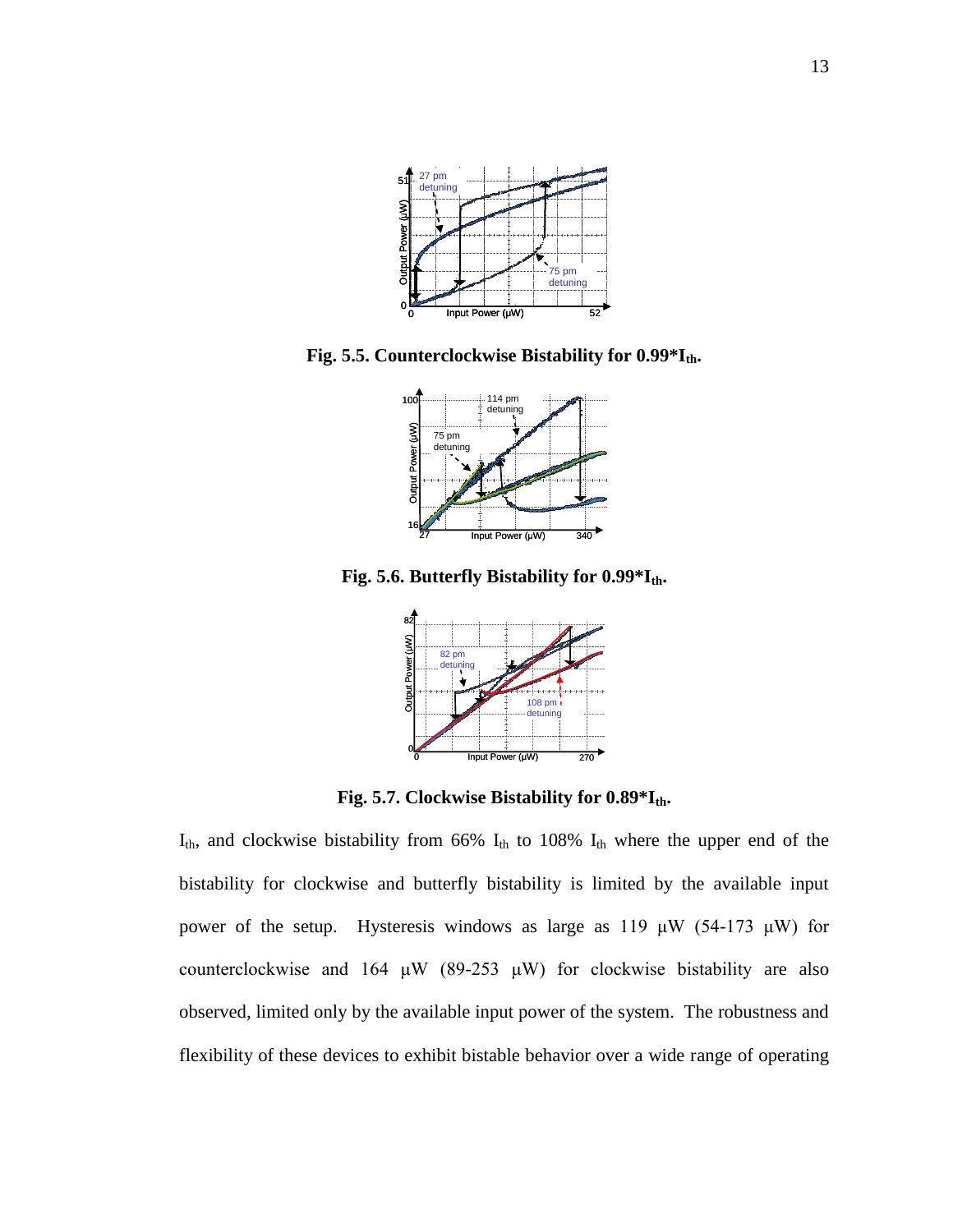conditions is of practical interest for possible future applications and will be discussed further in Section 5.2.

#### **5.1.5 Conclusion**

This section has dealt with the first ever observation of all three types of bistability in VCSOAs. It has been shown that the onset of bistable action occurs at thresholds as low as  $2 \mu W$  which is more than two orders of magnitude smaller than any previously reported observation in 1550 nm VCSOAs. The significance of achieving low switching thresholds is of practical concern for applications in alloptical signal processing. It has also been shown that all three forms of bistability occur over a wide range of operating conditions indicating that these devices may offer great flexibility for future applications.

## **5.2 Cascadable 1550 nm VCSEL Inverter**

#### **5.2.1 Introduction**

From Section 5.1, it was rigorously demonstrated that commercially available 1550 nm VCSELs can exhibit large nonlinear responses. While the observation of all three forms of reflective bistability is scientifically interesting from a device perspective, the ultimate goal is to use these devices for practical, optical computing purposes. In particular, it is important to describe and predict how a single VCSEL logic element might behave in a larger system.

In order to build towards this greater goal of large scale optical signal processing systems, it must first be proven that 1550 nm VCSEL technology can be used as a fundamental building block in an actual communications setup. In this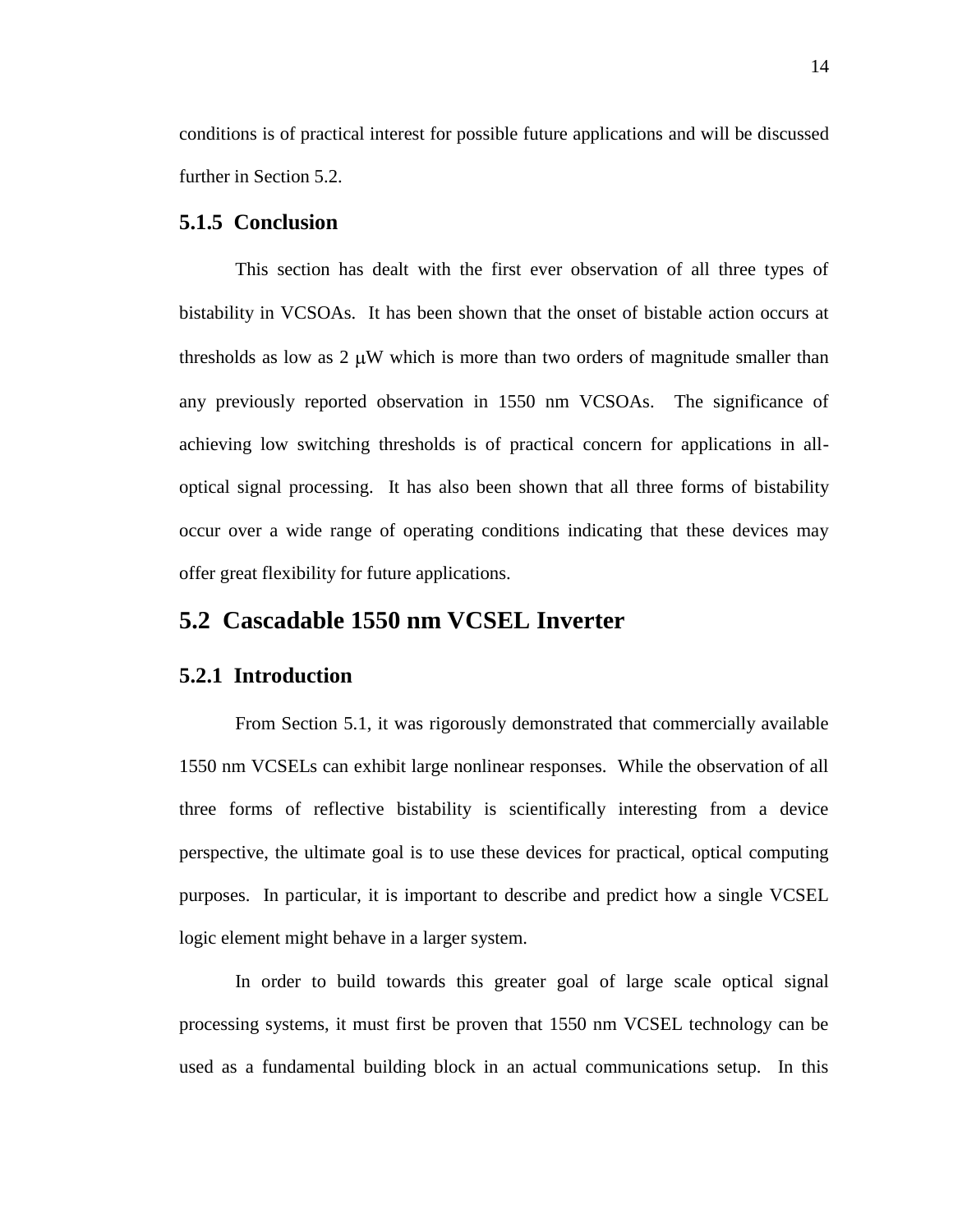section, the large nonlinearity of the VCSELs is exploited to create the fundamental building block of all digital communications (electrical or optical): the inverter<sup>2</sup>. optical processing logic.

A critical, and often overlooked, impediment towards the large-scale development of OIP systems is the necessity for cascadable operation. A logic gate is said to be cascadable as long as it satisfies two criteria: first that it possesses an input/output transfer characteristic (TC) with *positive noise margins* (NM), and second that it can provide *logic level regeneration* [26]. The requirement of positive noise margins ensures that unwanted noise fluctuations do not cause logic level errors between consecutive logic elements. The second requirement, that the gate can provide signal regeneration, ensures that any pathological signal will converge back to a stable operating point after propagation through several gate elements. Provided that these two necessary conditions are met, it is possible to then analyze the overall *noise immunity* to determine the systems ability to operate error-free in the presence of all available noise sources [3]. The concept of noise immunity specifically refers to system level considerations and is beyond the scope of this study.

The primary goal of Section 5.2 is to demonstrate the feasibility of a novel optical inverter gate based on 1550 nm VCSEL technology which simultaneously achieves positive NM and logic regeneration. The proposed scheme takes advantage of XGM and dispersive bistability [27] in an injection locked 1550 nm VCSEL. A discussion the operating principle behind the inverter is offered and measurements of

 $\overline{a}$ 

 $<sup>2</sup>$  An inverter performs the Boolean "NOT" operation. Thus, an input HIGH becomes and output LOW</sup> and an input LOW becomes an output HIGH.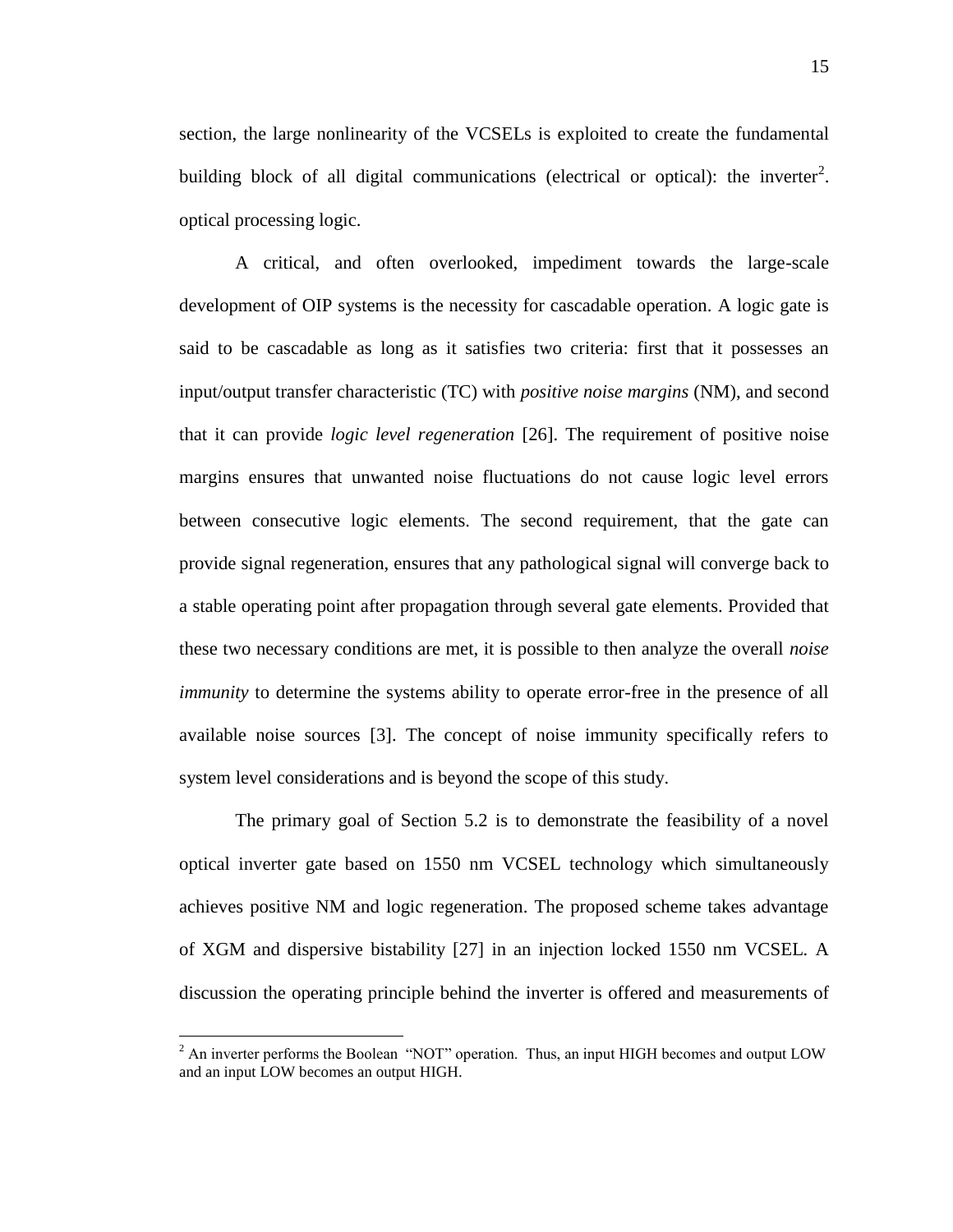noise margin (NM), frequency response and output extinction ratio (ER) reveal that positive NM and ER regeneration are possible up to 2.5 Gb/s using a *commercially available, non-optimized device*. BER measurements confirm that error-less performance can be achieved with sensitivity penalties of 0 and 1.4 dB for 1 Gb/s and 2.5 Gb/s inversion, respectively. The various design and optimization tradeoffs are discussed along with future implications towards the realization of OIP systems using VCSOA/VCSEL logic technology.

#### **5.2.2 Principle of Operation**

At a given bias current, a VCSEL typically lases in a linear polarization determined by the crystal axes of the semiconductor. Birefringence splits the emission frequencies of the two polarizations, and one polarization (the lasing polarization, or LP) typically dominates as depicted in Fig. 5.8a [28]. Although light emission in the linearly polarized orthogonal fundamental transverse mode (deemed the orthogonal polarization, or OP) is suppressed, external light injected into the OP gain window can be amplified. Pan *et al*. showed that the output polarization can be bistably switched to the OP if OP light is injected into the VCSEL cavity [29]. Use is made of this polarization switching for inversion as shown in Fig. 5.8b and Fig. 5.8c. First, CW light is injected into OP as depicted in Fig. 5.8b. Under this condition, the VCSEL injection locks to the OP mode and the LP mode is suppressed. The injection of OP light serves two purposes: the injected light biases the device near the switching point between the two polarization modes and the increased photon density decreases the carrier recombination lifetime.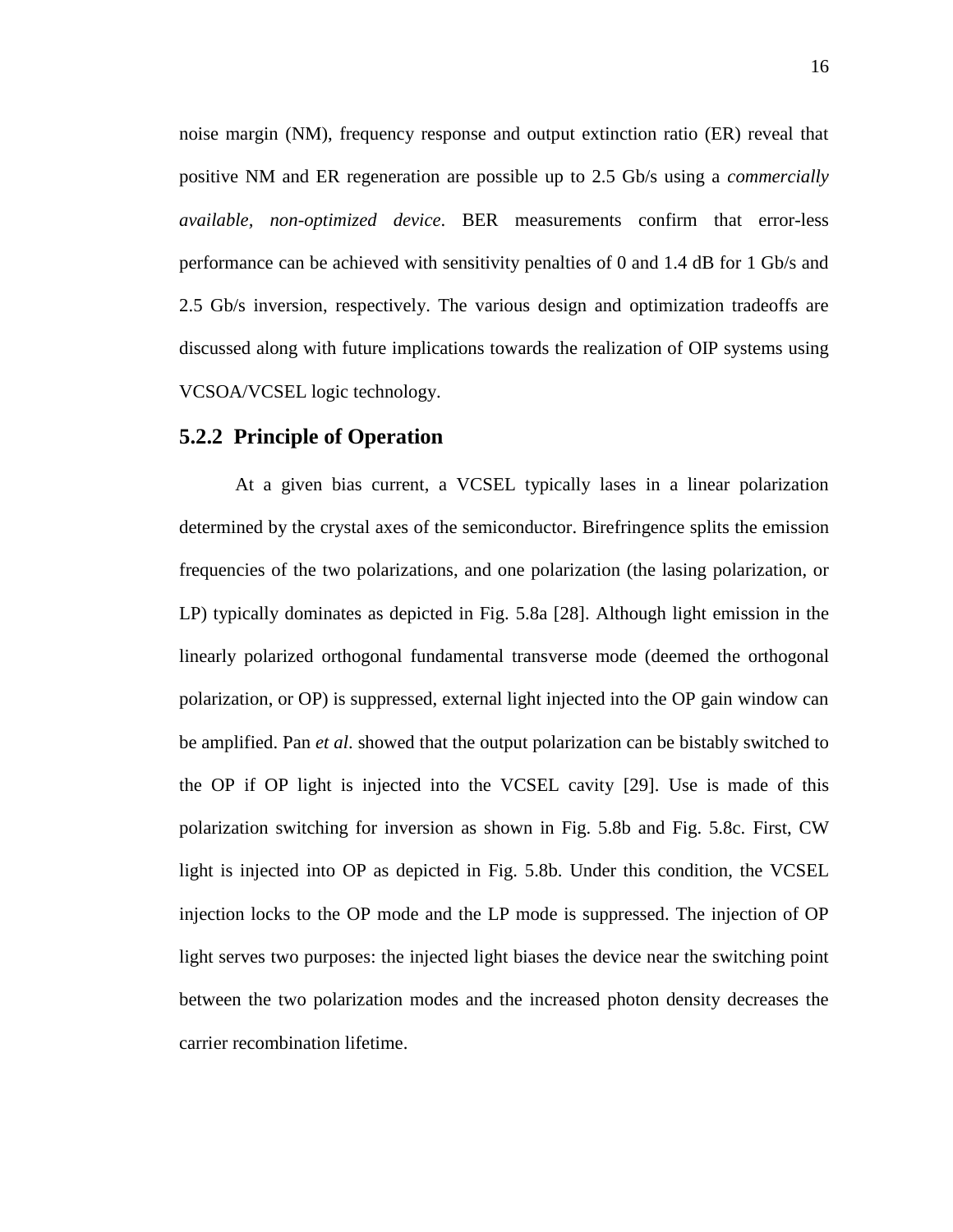

**Fig. 5.8. Principle of operation for an above threshold VCSEL inverter. (a) Under no external injection (i.e. free-running), the VCSEL lases in LP mode and the OP region acts as a gain window. (b) CW light injection locks the VCSEL to the OP mode, similar to that described in [29]. (c) The output power of the injection locked OP mode is modulated through XGM by a second light injected into the LP gain window. The injection locked OP light varies inversely with the modulated LP signal.** 

The injection locked OP mode acts as the output of the inverter. When no light is injected into the LP (input = Low), the output OP light is at a maximum (output = High). However, if light is injected into the LP gain window (input  $=$  High), as shown in Fig. 5.8c, carriers are depleted within the laser gain region causing the OP light to become a logic Low. The transfer characteristic of this inverter scheme depends on the relative frequency detuning and power of the two injected fields, the bias current and the temperature.

#### **5.2.3 Experimental Setup**

To study the inverter scheme described in Fig. 5.8, a commercially available (Raycan, Korea) 1550 nm fiber pigtailed VCSEL was used. This VCSEL was similar in operation to the device studied in Section 5.1. The VCSEL had a threshold current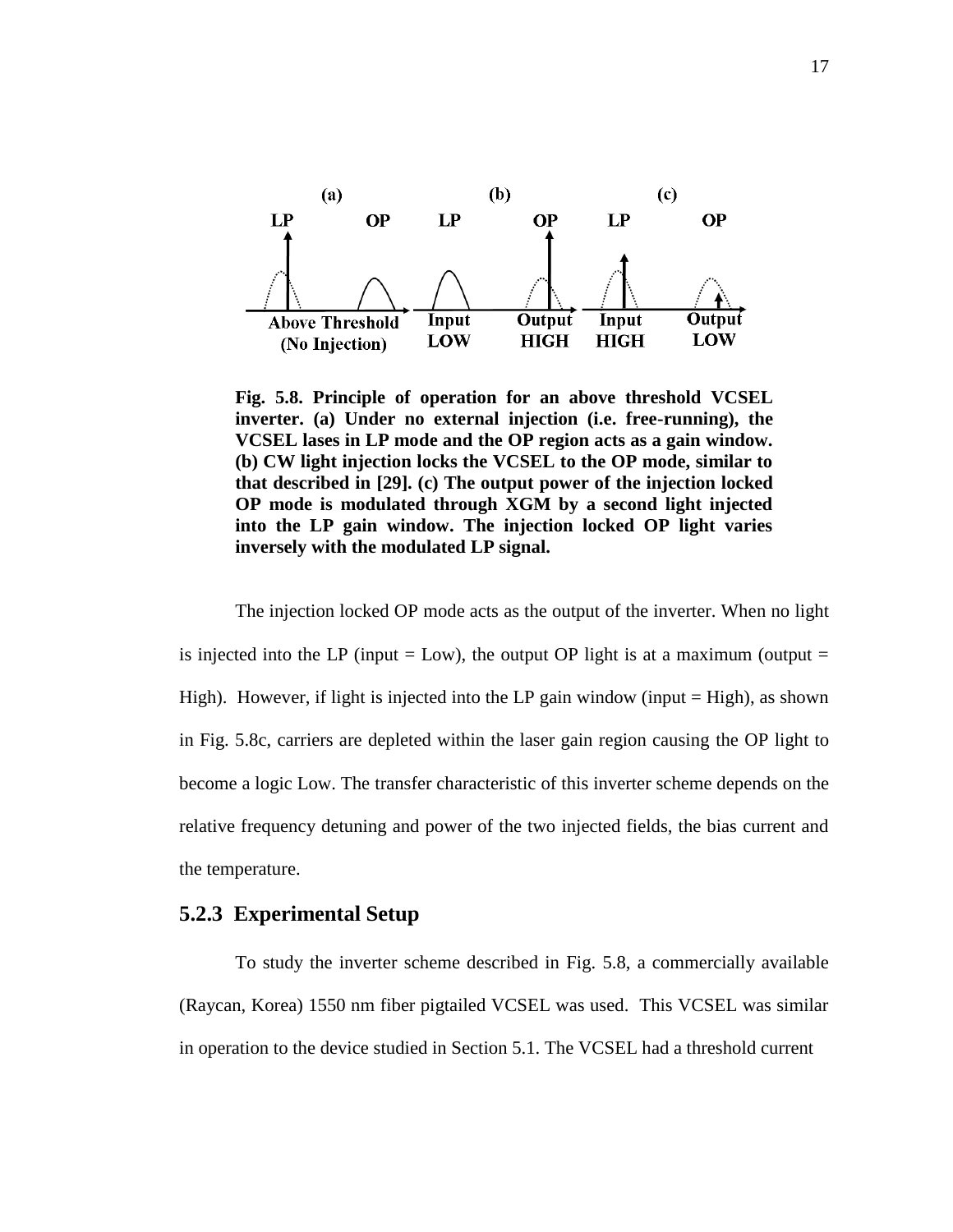

**Fig. 5.9. Experimental setup to study VCSEL inverter.**

 $(I<sub>th</sub>)$  of 2 mA at a temperature of 21<sup>o</sup>C and exhibited gain window separation of approximately 500 pm between OP and LP. The maximum small signal gain of the amplifier biased at 1.98 mA was 12 dB for the LP window and 11 dB for the OP window.

The experimental setup used to characterize the performance of the above threshold 1550 nm VCSEL inverter is described in Fig. 5.9. Two tunable lasers are used for LP and OP light injection. For convenience, the modulated LP injection light will be referred to henceforth as *signal* light or optical *signal* and the CW OP injection light will be referred to as the *bias* light or optical *bias*. The inverted output signal will be referred to as the *output* light or *output* inverted signal. The wavelengths of the lasers are carefully monitored by a wavelength meter  $(\lambda)$  Meter). The signal light passes through a high speed Mach Zehnder modulator (MZM) modulated by either a NRZ PRBS pattern for BER measurement or a low frequency saw-tooth waveform for transfer curve measurement. The VOA, POLC, power meters (PM), PBS and OSA are used to adjust the injected powers into the LP and OP and to align the light along the principle states of polarization of the VCSEL. The injected bias current  $(I_{bias})$  is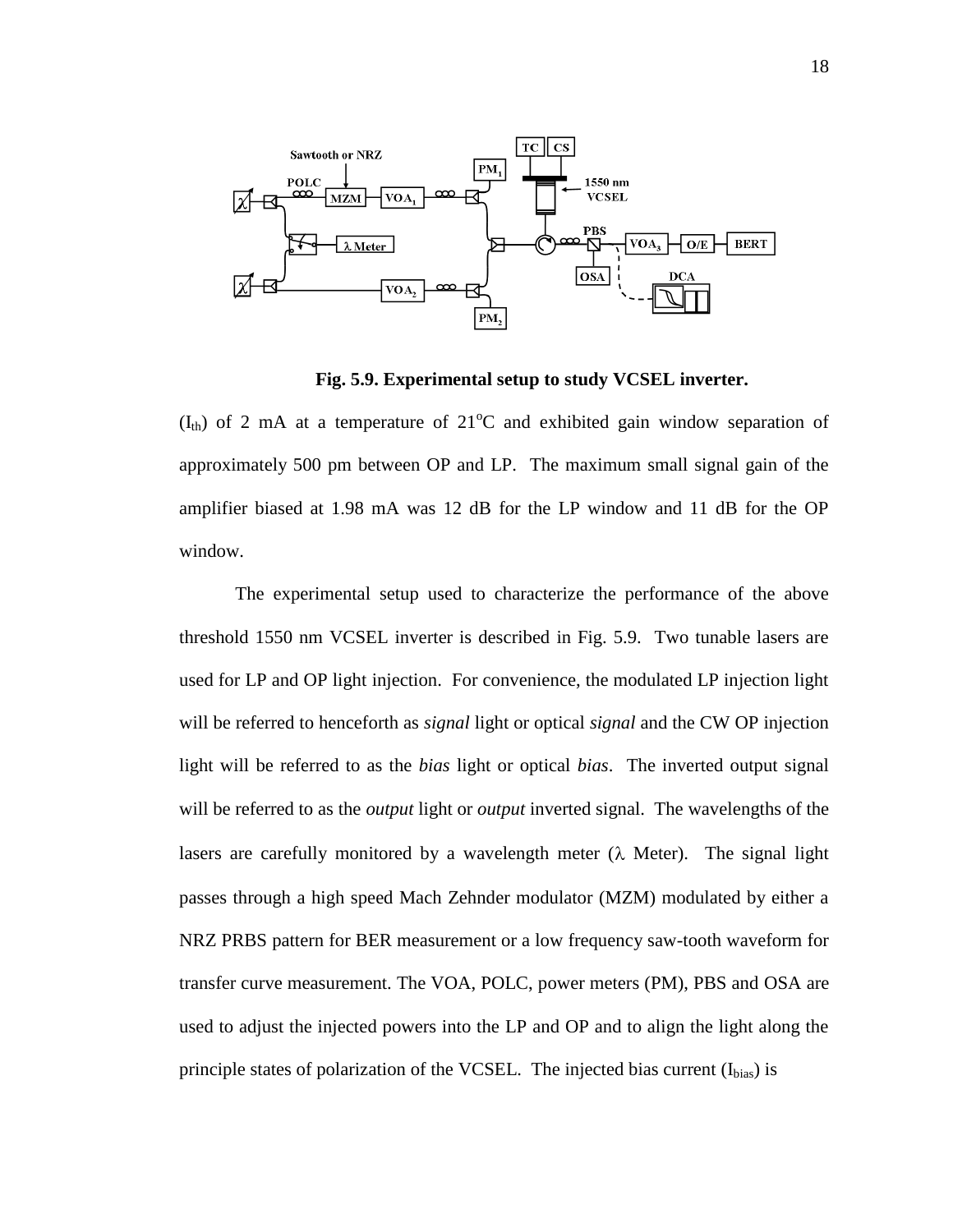

**Fig. 5.10. (a) Inverter transfer curves for various bias currents. (b-e) Graphical calculation of noise margin using MPC.** 

adjusted with the current source  $(CS)$  and the temperature is stabilized to 21<sup>o</sup>C with a temperature controller (TC in Fig. 5.9). Depending on the parameter being measured, the inverted output is either monitored on a DCA sampling scope or is passed to an optical-to-electrical receiver for BER analysis.

#### **5.2.4 Noise Margins and the Largest Square Method**

Using the saw-tooth modulation shown in Fig. 5.9 in conjunction with the realtime processing capability of the DCA sampling scope, the input-output response of the VCSEL inverter is measured. Figure 5.10a shows the inverter transfer characteristic for four bias currents. Operating conditions were experimentally determined by simultaneously maximizing output extinction ratio and minimizing injected power. The nonlinear (bistable) TC of the inverter clearly steepens as the bias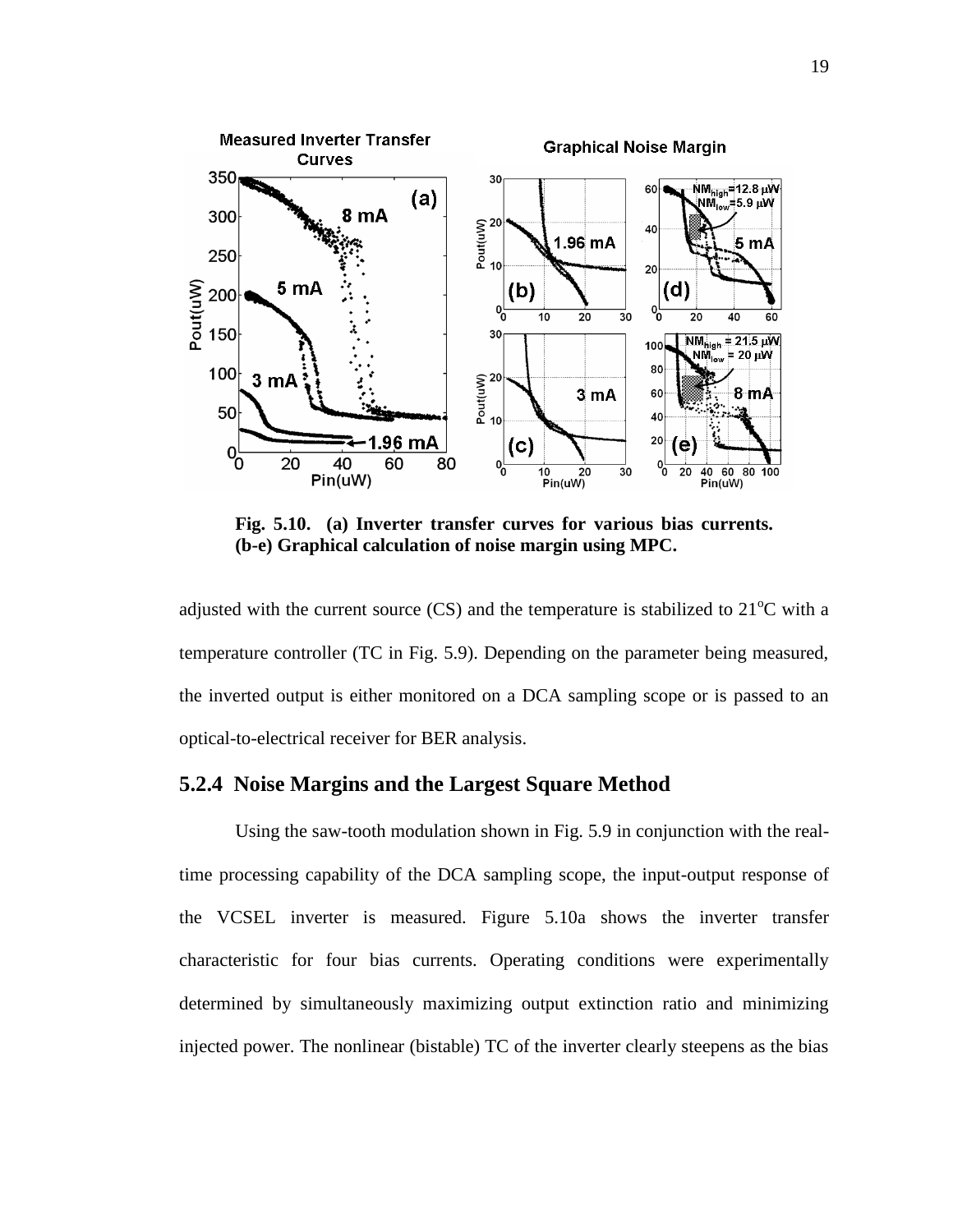current in increased. Moreover, increasing bias current causes increased output power at the expense of higher switching power. For sufficiently high bias current, the output power exceeds the switching power and positive NM is possible. By adopting the graphical procedure in [30, 31], and scaling the vertical axis (since output High is larger than is required), Fig. 5.10b-e show the calculated NM using the maximum product criteria (MPC). Although various figures of merit have been proposed to quantify the noise margin, the maximum product criteria (MPC) is the best graphical technique for static noise margin measurements based on its applicability for many different logic families [30]. Above about  $2*I_{th}$ , positive NM is achieved as evident by the depicted rectangles in Fig. 5.10d and Fig. 5.10e. Below this value, the transfer characteristics do not yield closed loops meaning positive NM cannot be achieved, thereby precluding cascadability.

#### **5.2.5 Speed**

It is known that strong optical injection into a directly modulated VCSEL device results in a considerable modulation bandwidth enhancement [32]. The physical explanation for the bandwidth enhancement is that the carrier lifetime inside the laser cavity is reduced for higher optical intensities inside the cavity. Recently, it was shown that XGM in VCSOA devices are also limited by carrier lifetime effects [33]. Thus, it is reasonable that driving the VCSEL with higher bias current and/or injecting higher optical power should improve the achievable bandwidth of the inverter.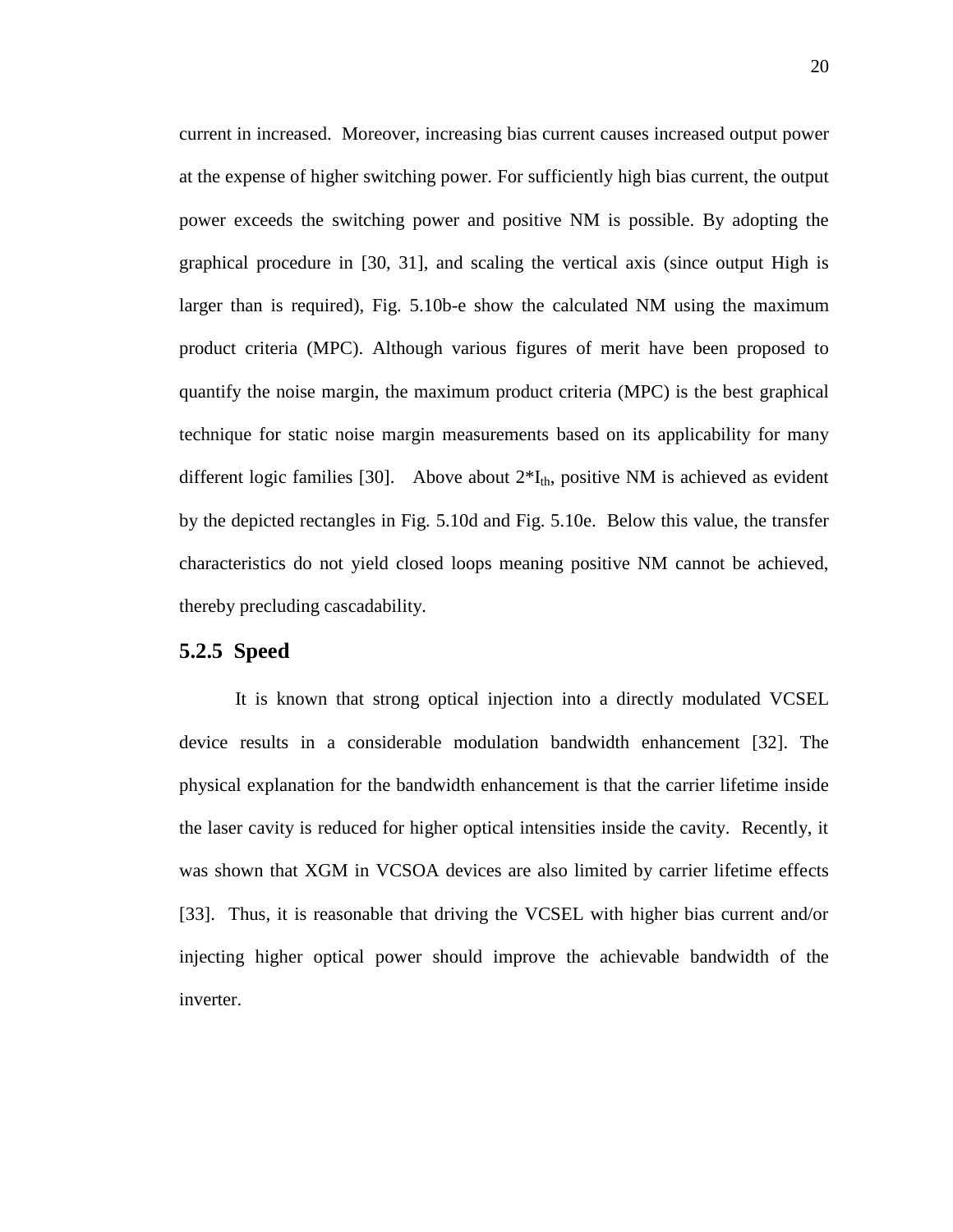In order to study the effect of bias current and injected power on the speed of the inverter, the experimental setup was altered slightly as shown in Fig. 5.11a. For speed measurements, the MZM is replaced in Fig. 5.9 with an Agilent 8703A Lightwave Component Analyzer (LCA). The optical-optical frequency response capability was used which measured of the small signal frequency response of the inverted output signal for swept values of sinusoidally modulated input signal light. All other features of the experimental setup were the same except that the internal modulator of the LCA was used to produce the swept sinusoidal modulation. The inverted output light was then fed back into the LCA input port to measure the calibrated frequency response of the inversion process.

As is shown in Fig. 5.11b, the frequency response of the inversion process through XGM is greatly enhanced with increasing bias current and optical injection power. Below threshold, the inverter 3 dB bandwidth is 2.05 GHz. This value is consistent with the carrier lifetime-limited speed of 2.5 GHz predicted in [33]. Above threshold, higher optical intensities inside the cavity result in larger modulation bandwidths similar to directly modulated VCSELs under high optical injection. For the largest bias current measured, the inverted signal 3 dB bandwidth reached 6.65 GHz representing better than 3.5 times improvement over the below threshold inverter. Moreover, by increasing the bias power  $(P_{bias})$  for fixed current bias, it was also possible to improve the speed of the inverter. For example, a 1.8 dB increase in optical bias power (-12.85 dBm to -11.05 dBm) increased the 3 dB bandwidth of the inverter by 530 MHz (5.77 GHz to 6.3 GHz) at a current bias of 5 mA. Unfortunately,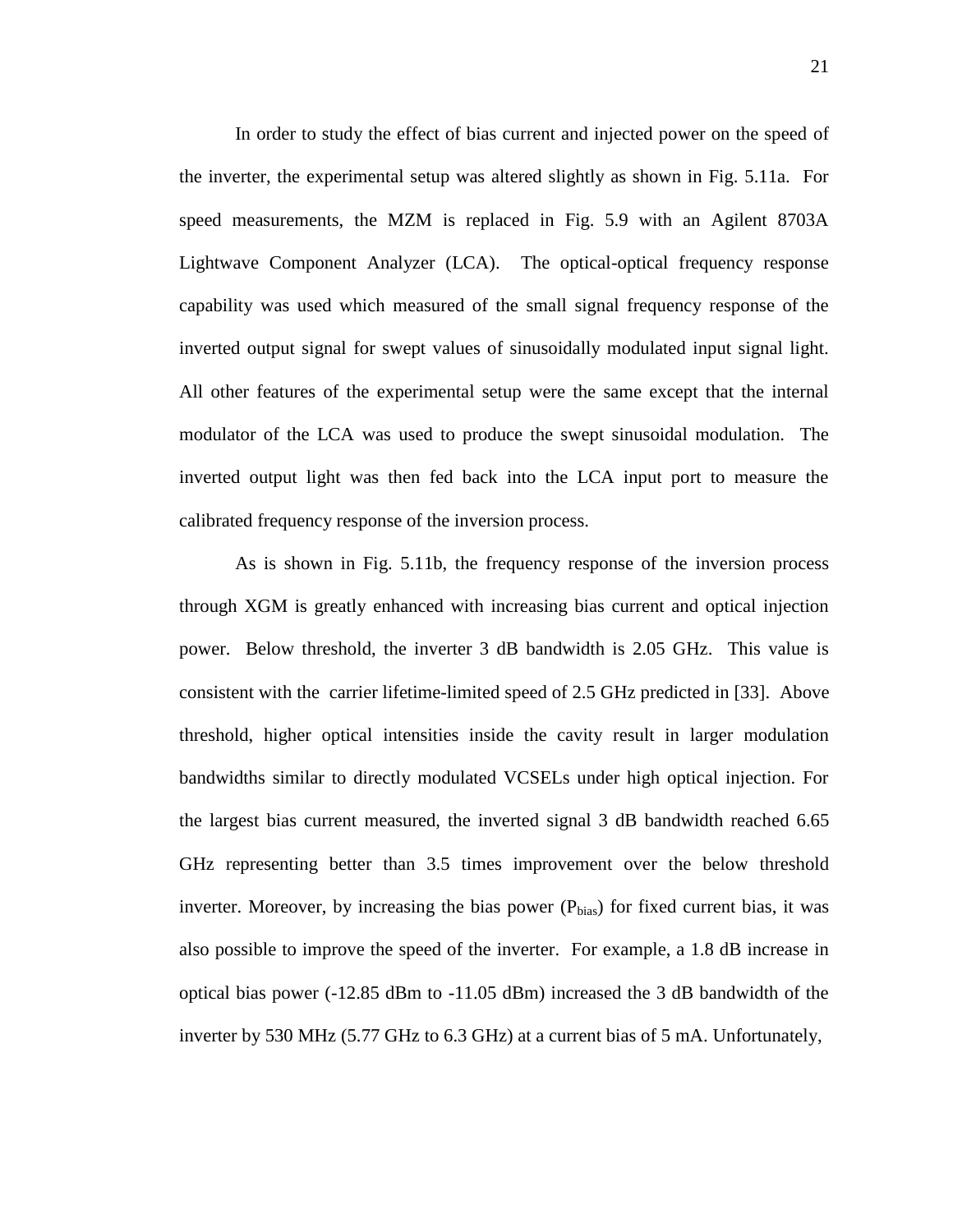

**(a)**



**(b)**

**Fig. 5.11. (a) Experimental setup for frequency response measurement. (b) Frequency response curves for various bias currents.**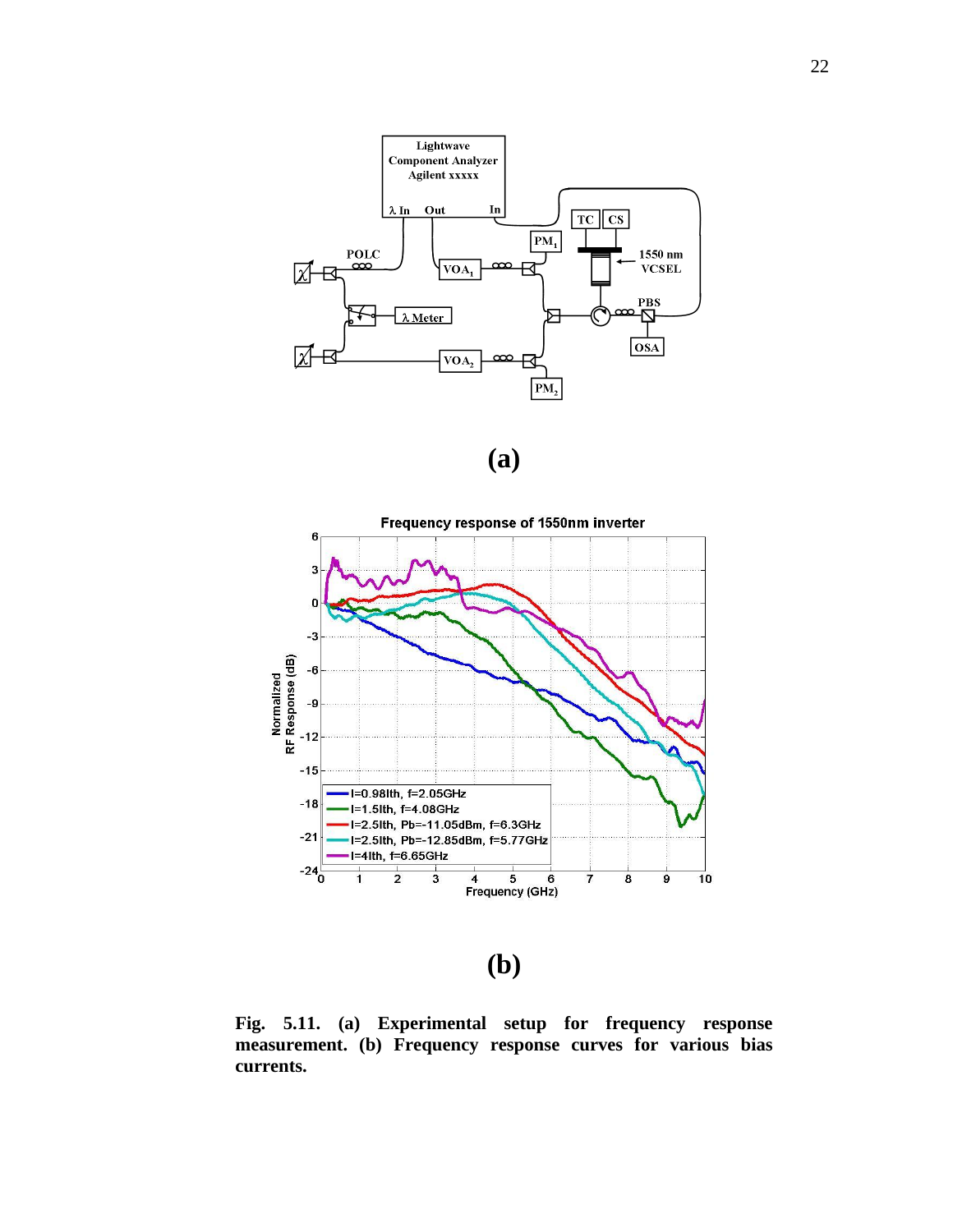

**Fig. 5.12. ER regeneration for various bias currents. Points above the ERin = ERout boundary result in ER regeneration, points below result in ER degradation. Solid marks represent 1 Gb/s values. Empty marks represent 2.5 Gb/s values.**

this faster device response must necessarily be traded for increased optical bias power. Moreover, it was found that increasing the optical bias reduced the output ER of the inverted signal. Therefore, one must be prudent when attempting to improve the frequency response with higher input powers since power and ER limitations must be considered. In general, results of Fig. 5.11b indicate that some amount of speed improvement can be expected using this inverter scheme as compared to the below threshold analog previously studied [17] .

#### **5.2.6 Cascadability and BER**

Having determined the noise margin and speed characteristics of the inverter, the regenerative properties are now verified. The regeneration property corresponds to the impact the inverter has on the ER of the input signal. In principle, if the  $ER_{out}$  is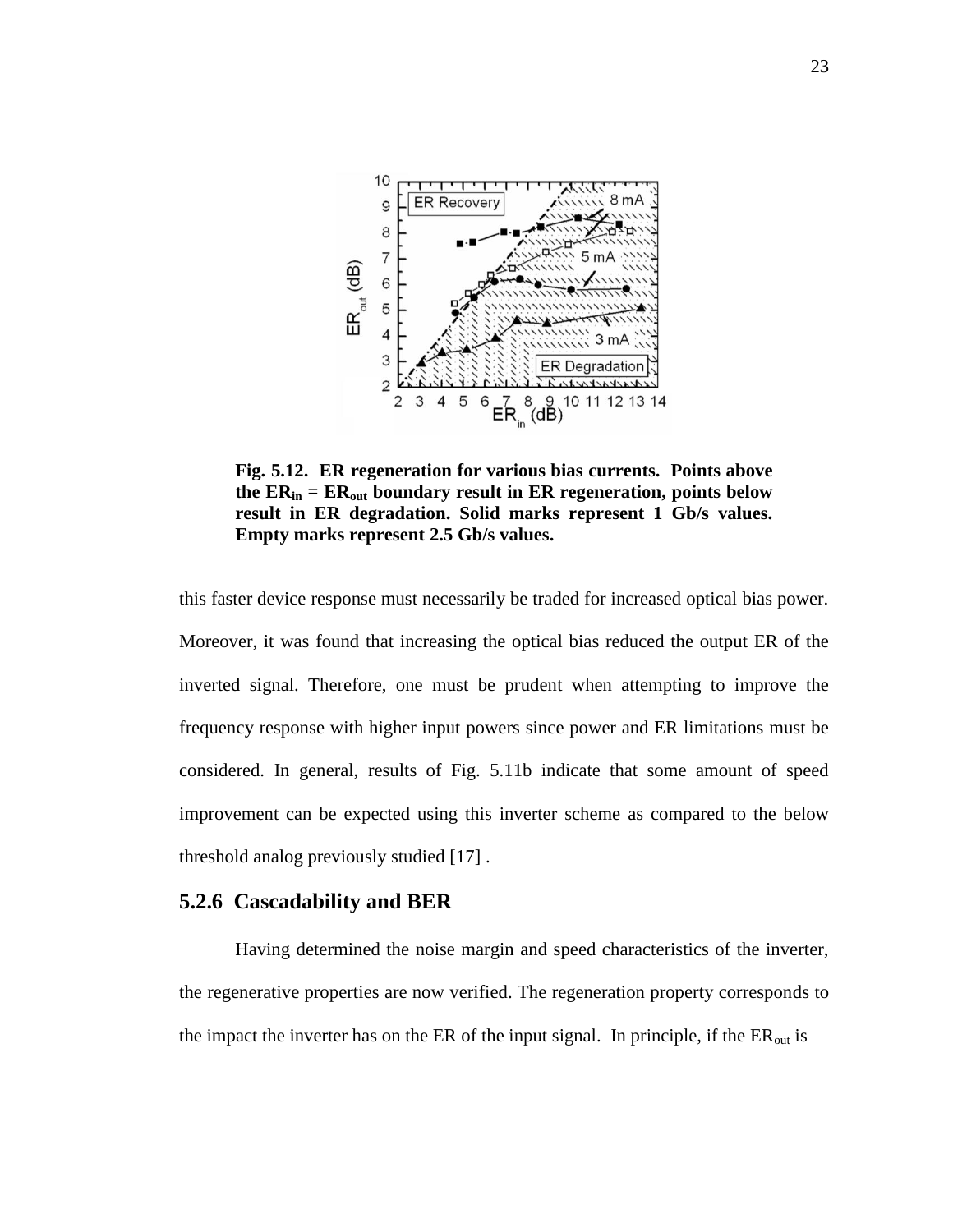

**Fig. 5.13. BER curves showing input signal performance versus inverter signal performance. Accompanying eye diagrams for the 2.5 Gb/s curves demonstrating slight ER improvement.** 



**Fig. 5.14. Bit pattern showing data inversion for 2.5 Gb/s.**

larger than the  $ER_{in}$ , then the gate can provide the necessary signal regeneration for any pathological signal propagating through the OSP circuit.

ER regeneration is demonstrated by plotting the inverted output extinction ratio of the device versus the ER of the input signal as shown in Fig. 5.12. It is evident that the input ER has a strong influence on the  $ER_{out}$  and only at high bias current (> 5 mA) can the ER of the inverted signal be restored. Data rate also plays an important role in the regenerative properties of the inverter. Consider the comparison between 1 Gb/s and 2.5 Gb/s signals for the 8 mA bias current. At 1 Gb/s (solid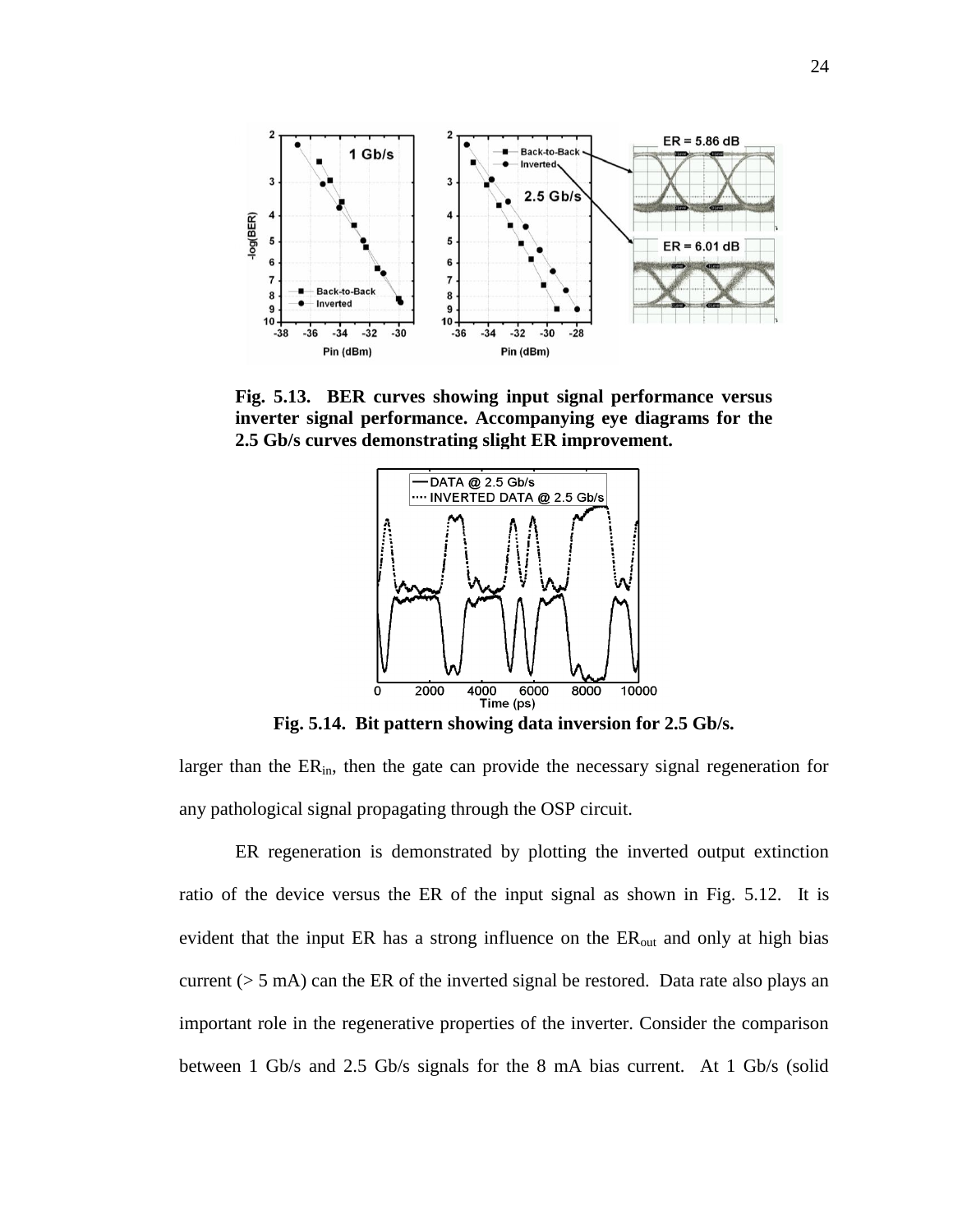squares) ER regeneration is possible whenever  $ER_{in}$  < 8dB. At 2.5 Gb/s (empty squares), the ER<sub>out</sub> is only marginally improved for  $ER_{in} < 6$  dB. This data rate dependence is caused by the finite response time of the device and limits cascadable operation above 2.5 Gb/s with the VCSELs used in this experiment.

Finally, the BER of the inverted signal compared to the input signal under conditions where the  $ER_{out} > ER_{in}$  is measured. The results for 1 Gb/s and 2.5 Gb/s are shown in Fig. 5.13 with the accompanying inverted bit pattern at 2.5 Gb/s in Fig. 5.14. As would be expected, the inverted 1 Gb/s signal does not suffer a sensitivity penalty because the penalty associated with the filtering effects of the VCSEL is offset by the intrinsic ER regeneration of the inversion process. At 2.5 Gb/s, a small penalty of 1.4 dB is suffered at a BER of 10<sup>-9</sup> because the ER improvement is very small ( $ER_{in} = 5.9$ )  $dB$ ,  $ER_{out} = 6.0$  dB) and cannot correct for the signal degradation caused by the VCSEL itself. Overall however, the simultaneous demonstration of errorless performance with small power penalty, positive NM and ER regeneration proves that this inverter scheme can achieve cascadable operation at gigabit speed. This demonstration is the first of its kind using VCSEL technology at any wavelength.

## **5.3 Conclusion**

As it has been shown, the proposed inverter scheme successfully achieves cascadable inverter operation up to 2.5 Gb/s using 1550 nm VCSELs based on the criterion of positive noise margins and ER regeneration. It is evident that faster, cascadable operation can be achieved when the VCSEL is biased further above threshold owing to the larger single pass gain. When compared with other competing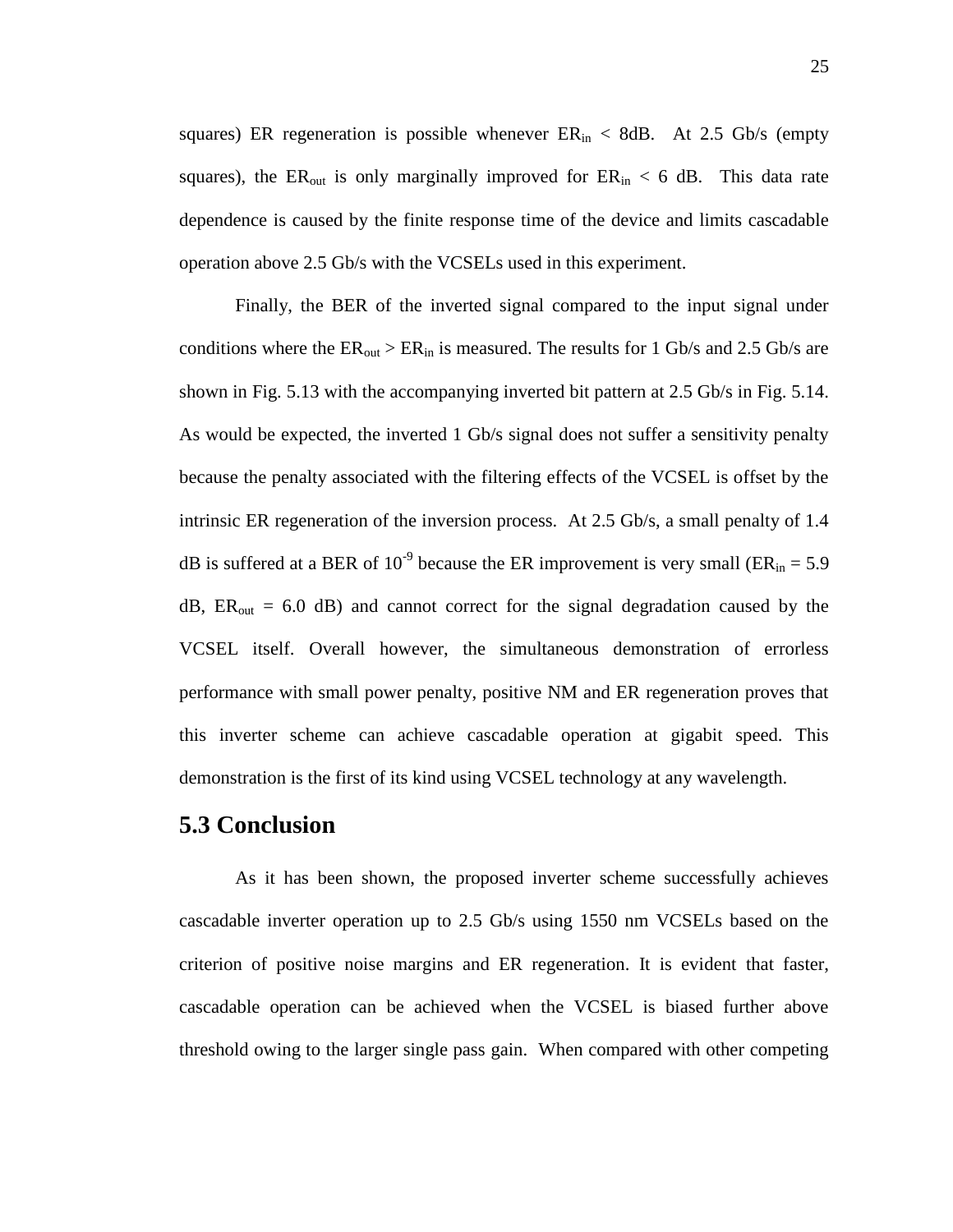technologies such as semiconductor optical amplifiers (SOA) [7], the presented VCSEL inverter scheme offers an excellent tradeoff between switching power, speed, footprint and potential for large scale integration.

These results represent an important milestone towards the goal of an integrated OIP system at 1550 nm. It should be pointed out that these results were obtained with a commercially available VCSEL and that no device level optimization has been conducted for this study. In light of this fact, it is likely that significant improvements in the inverter characteristics can be made in terms of required power, speed and ER with future device design iterations. In support of this assertion, it is well known that the optimization of VCSOA device parameters such as top/bottom mirror reflectivity differ significantly from that of VCSELs [34]. It is conceivable that VCSEL specifications for logic applications contrast greatly with traditional VCSELs designed for low threshold lasing. Additionally, it is noted that 1550 nm VCSEL technology is still in an early stage of development. As it has been demonstrated in recent work [17], 850 nm VCSOAs, which are based on more mature technology, exhibit superior gain when compared to 1550 nm VCSOAs. It is believed that the inevitable device-level improvements of 1550 nm VCSELs will further advance the research area of VCSOA/VCSEL logic technology for applications in OIP in the telecommunications band.

#### **ACKNOWLEDGEMENT**

Section 5.1 is, in part, a reprint of the material in "Observation of counterclockwise, clockwise and butterfly bistability in 1550 nm VCSOAs," from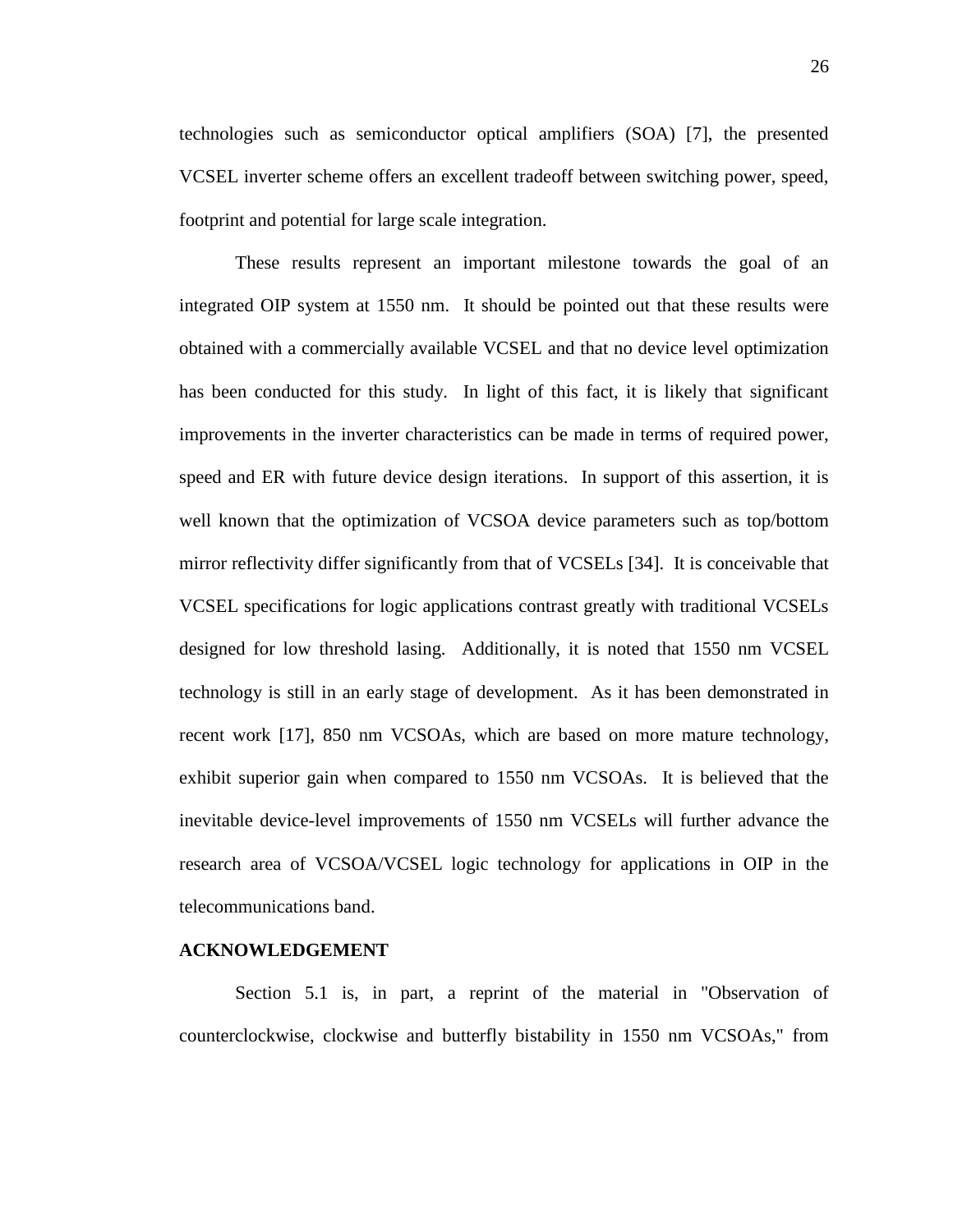*Optics Express,* 2007 and "Low power optical bistability in 1550 nm VCSOAs," presented at CLEO, Baltimore, MD, 2007. The dissertation author and D. R. Jorgesen contributed equally to the first authorship of these publications.

Section 5.2 is, in part, a reprint of the material in "Cascadable optical inversion using a 1550 nm VCSEL" submitted to *Electronics Letters*, September 2007. The dissertation author was the primary investigator and first author.

Special thanks is warranted to Doug Jorgesen, Slaven Moro, Dr. Pengyue Wen,

Dr. Haijiang Zhang and Prof. Esener for their contributions to this research.

## **5.4 References**

- [1] G. P. Agrawal, *Nonlinear Optics*. San Diego, CA: Elseviar Science, 2001.
- [2] A. R. Chraplyvy, "Limitations on lightwave communications imposed by optical-fiber nonlinearities," *Lightwave Technology, Journal of*, vol. 8, pp. 1548-1557, 1990.
- [3] W. J. Dally and J. W. Poulton, *Digital Systems Engineering*. Cambridge, U.K.: Cambridge University Press, 1998.
- [4] M. J. Adams, "Optical amplifier bistability on reflection," *Opt. Quantum Electron.*, vol. 19, 1987.
- [5] A. A. Sawchuk and T. C. Strand, "Digital optical computing," *Proceedings of the IEEE*, vol. 72, pp. 758-779, 1984.
- [6] H. Kawaguchi, *Bistabilities and Nonlinearities in Laser Diodes*. Boston: Artech House, 1994.
- [7] N. K. Dutta and Q. Wang, *Semiconductor Optical Amplifiers*. Hackensack, N.J.: World Scientific, 2006.
- [8] Q. Lin, R. Jiang, C. F. Marki, C. J. McKinstrie, R. Jopson, J. Ford, G. P. Agrawal, and S. Radic, "40-gb/s optical switching and wavelength multicasting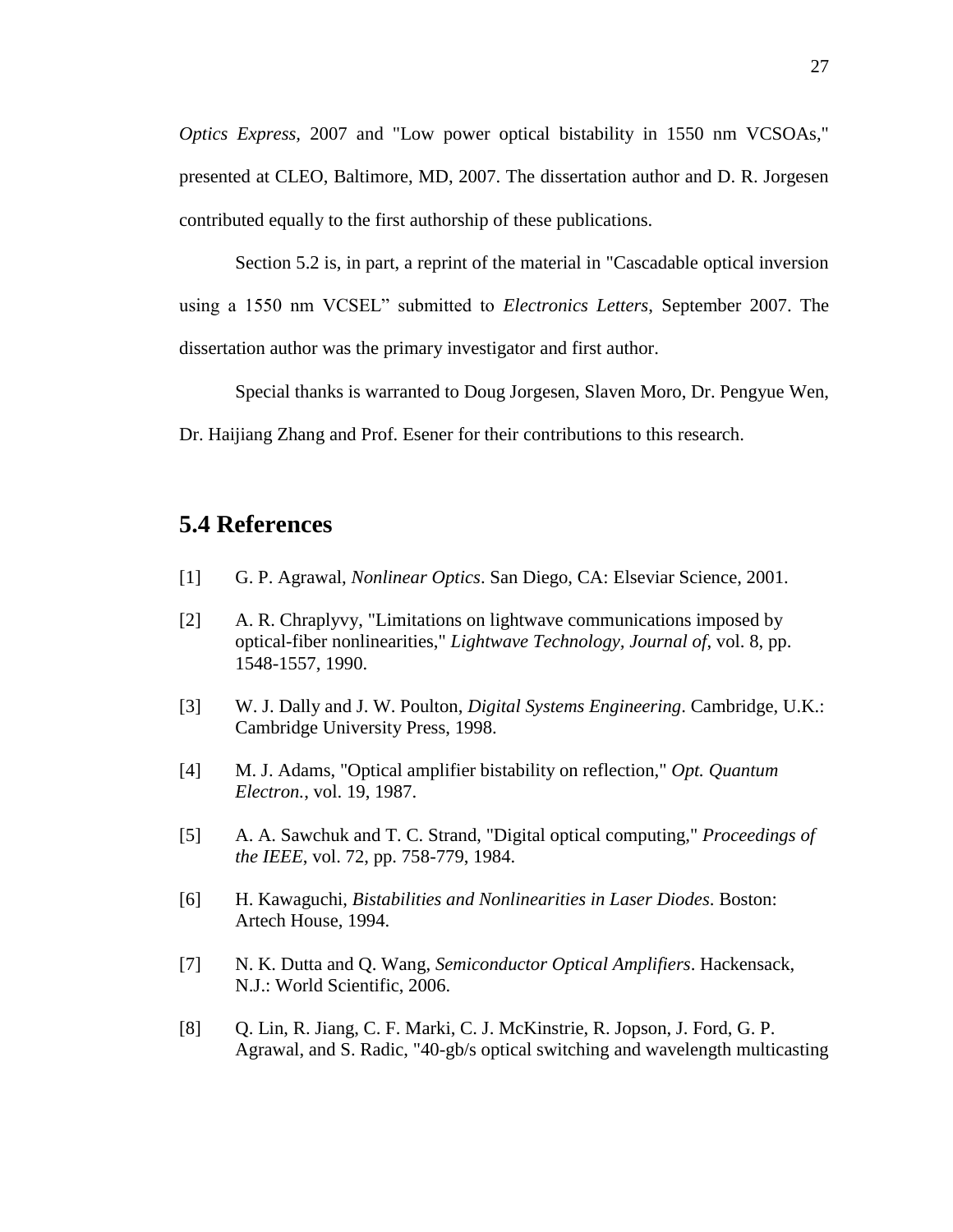in a two-pump parametric device," *Photonics Technology Letters, IEEE*, vol. 17, pp. 2376-2378, 2005.

- [9] P. Pakdeevanich and M. J. Adams, "Measurements and modeling of reflective bistability in 1.55-μm laser diode amplifiers," *Quantum Electronics, IEEE Journal of*, vol. 35, pp. 1894-1903, 1999.
- [10] J. Mitchell, "Optical bistability in asymmetric Fabry-Perot laser-diode amplifiers," *Optics Letters*, vol. 19, 1994.
- [11] T. Mori, "Low-switching-energy and high-repetition-frequency all-optical flipflop operations of a polarization bistable vertical-cavity surface-emitting laser," *Applied Physics Letters*, vol. 88, 2006.
- [12] P. Wen, "Observation of bistability in a vertical-cavity semiconductor optical amplifier (VCSOA)," *Optics Express*, vol. 10, pp. 1273, 2002.
- [13] P. Wen, "Optical bistability in vertical-cavity semiconductor optical amplifiers," *Applied Optics*, vol. 45, pp. 6349, 2006.
- [14] M. Sanchez, "Rate equations for modeling dispersive nonlinearity in Fabry-Perot semiconductor optical amplifiers," *Optics Express*, vol. 11, pp. 2689, 2003.
- [15] M. Sanchez, "Polarization anisotropy in vertical-cavity semiconductor optical amplifiers," *Optics Letters*, vol. 29, pp. 1888, 2004.
- [16] H. Zhang, "Observation of Wavelength Bistability in 850nm Vertical-Cavity Semiconductor Optical Amplifiers," presented at Frontier in Optics, Rochester, NY, 2006.
- [17] H. Zhang, P. Wen, and S. Esener, "Cascadable all-optical inverter based on nonlinear vertical-cavity semiconductor optical amplifier," *Optics Letters*, 2007.
- [18] H. Zhang, "All-optical Oscillator based on a signle bistable Vertical Cavity Semiconductor Optical Amplifier," *to be submitted*, 2007.
- [19] S. Esener and P. Wen, "Photonics in Computing: Interconnects and Beyond," presented at Frontier in Optics, Rochester, NY, 2006.
- [20] D. Song, V. Gauss, H. Zhang, M. Gross, P. Wen, and S. Esener, "All-optical flip-flop based on Vertical Cavity Semiconductor Optical Amplifiers (VCSOAs)," *Submitted to Optics Letters*, 2007.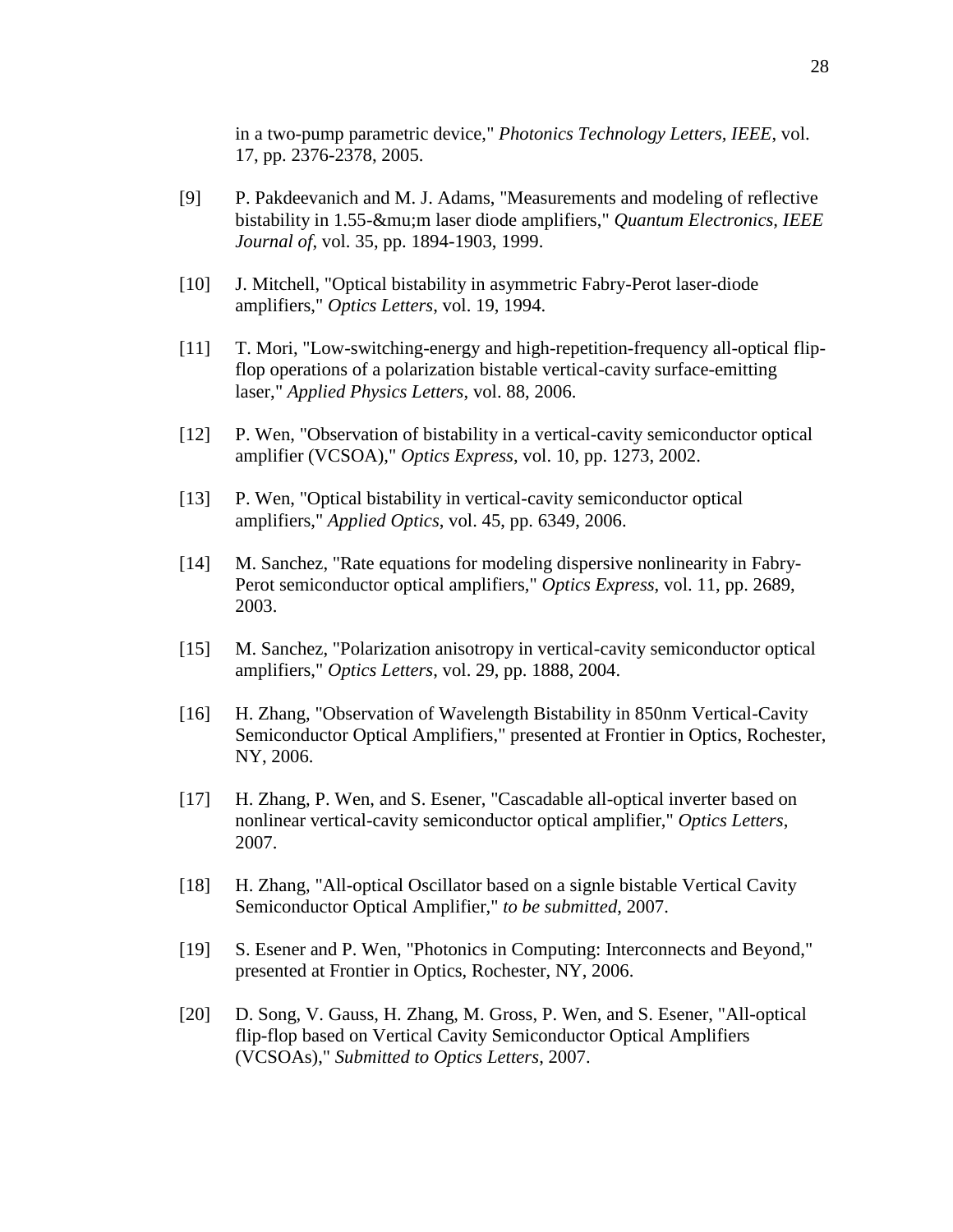- [21] A. Karim, S. Bjorlin, J. Piprek, and J. E. Bowers, "Long-wavelength verticalcavity lasers and amplifiers," *Selected Topics in Quantum Electronics, IEEE Journal of*, vol. 6, pp. 1244-1253, 2000.
- [22] A. Hurtado, A. Gonzalez-Marcos, I. D. Henning, and M. J. Adams, "Optical bistability and nonlinear gain in 1.55 /spl mu/m VCSOA," *Electronics Letters*, vol. 42, pp. 483-484, 2006.
- [23] A. Hurtado, A. Gonzalez-Marcos, and J. A. Martin-Pereda, "Modeling reflective bistability in vertical-cavity semiconductor optical amplifiers," *Quantum Electronics, IEEE Journal of*, vol. 41, pp. 376-383, 2005.
- [24] S. F. Yu, *Analysis and Design of Vertical Cavity Surface Emitting Lasers*. Hoboken, N.J.: John Wiley & Sons, 2003.
- [25] S. F. Yu, "Theoretical analysis of polarization bistability in vertical cavity surface emitting semiconductor lasers," *Lightwave Technology, Journal of*, vol. 15, pp. 1032-1041, 1997.
- [26] J. M. Rabaey, A. Chandrakasan, and B. Nikolic, *Digital Integrated Circuits: A Design Perspective*. Upper Saddle River, N.J.: Pearson Education, 2003.
- [27] C. F. Marki, D. R. Jorgesen, H. Zhang, P. Wen, and S. C. Esener, "Observation of counterclockwise, clockwise and butterfly bistability in 1550 nm VCSOAs," *Optics Express*, vol. 15, pp. 4953-4959, 2007.
- [28] J. Martin-Regalado, F. Prati, M. San Miguel, and N. B. Abraham, "Polarization properties of vertical-cavity surface-emitting lasers," *Quantum Electronics, IEEE Journal of*, vol. 33, pp. 765-783, 1997.
- [29] Z. G. Pan, S. Jiang, M. Dagenais, R. A. Morgan, K. Kojima, M. T. Asom, R. E. Leibenguth, G. D. Guth, and M. W. Focht, "Optical injection induced polarization bistability in vertical-cavity surface-emitting lasers," *Applied Physics Letters*, vol. 63, pp. 2999-3001, 1993.
- [30] J. R. Hauser, "Noise margin criteria for digital logic circuits," *Education, IEEE Transactions on*, vol. 36, pp. 363-368, 1993.
- [31] J. S. Yuan and L. Yang, "Teaching digital noise and noise margin issues in engineering education," *Education, IEEE Transactions on*, vol. 48, pp. 162- 168, 2005.